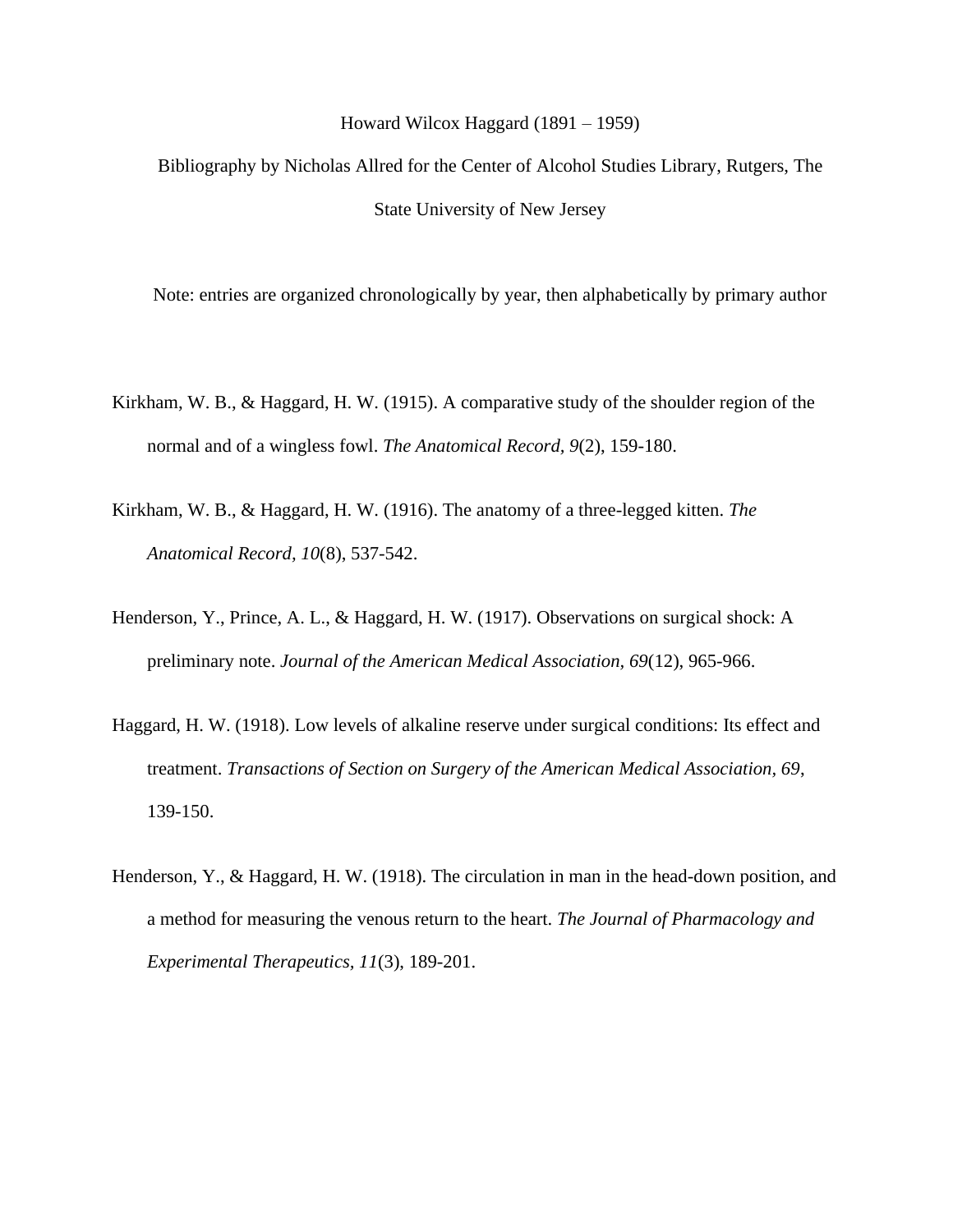- Henderson, Y., & Haggard, H. W. (1918). Respiratory regulation of the CO2 capacity of the blood. I: High levels of CO2 and alkali. *The Journal of Biological Chemistry, 33*(2), 333- 344.
- Henderson, Y., & Haggard, H. W. (1918). Respiratory regulation of the CO2 capacity of the blood. II: Low levels of CO2 and alkali induced by ether. Their prevention and reversal. *The Journal of Biological Chemistry, 33*(2), 345-353.
- Henderson, Y., & Haggard, H. W. (1918). Respiratory regulation of the CO2 capacity of the blood. III: The effects of excessive pulmonary ventilation. *The Journal of Biological Chemistry, 33*(2), 355-363.
- Henderson, Y., & Haggard, H. W. (1918). Respiratory regulation of the CO2 capacity of the blood. IV: The sequence of trauma, excessive breathing, reduced CO2 capacity, and shock. *The Journal of Biological Chemistry, 33*(2), 365-371.
- Henderson, Y., Prince, A. L., & Haggard, H. W. (1918). The influence of forced breathing upon the circulation. *The Journal of Pharmacology and Experimental Therapeutics, 11*(3), 203- 207.
- Haggard, H. W., Henderson, Y., Beatty, H. H., Detwiler, S. R., & Taliaferro, W. H. (1919). Gas tensions of the abdominal cavity, with some evidence on the diffusion of gases within the body. *The Journal of Biological Chemistry, 38*(1), 71-79.
- Haggard, H. W., Henderson, Y., Beatty, H. H., & Taliaferro, W. H. (1919). Hemato-respiratory functions. *The Journal of Biological Chemistry, 39*(1), 163-201.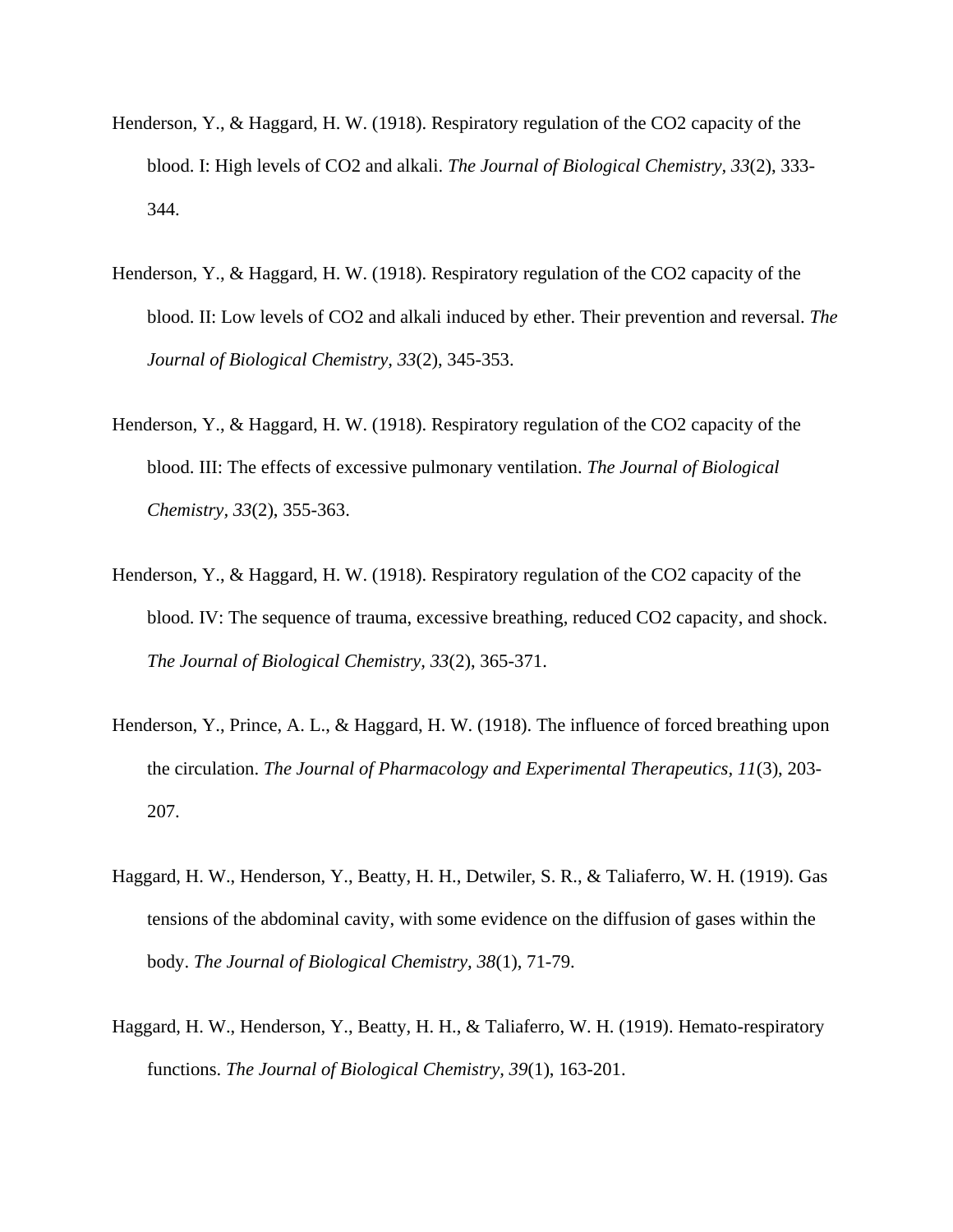- Haggard, H. W. (1920). The anesthetic and convulsant effects of gasoline vapor. *The Journal of Pharmacology and Experimental Therapeutics, 16*(5), 401-404.
- Haggard, H. W. (1920). The elimination of carbon monoxide and a method of acceleration. *Proceedings of the Society for Experimental Biology and Medicine, 17*(8), 205-206.
- Haggard, H. W. (1920). Hemato-respiratory functions. II: The Henderson-Morriss method for determining the carbon dioxide in plasma and in whole blood. *The Journal of Biological Chemistry, 42*(2), 237-44.
- Haggard, H. W. (1920). Hemato-respiratory functions. VI: The alteration of the CO2 ratio (H2CO3:NaHCO3) in the blood during elevation of body temperature. *The Journal of Biological Chemistry, 44*(1), 131-136.
- Haggard, H. W., & Henderson, Y. (1920). Hemato-respiratory functions. III: The fallacy of asphyxial acidosis. *The Journal of Biological Chemistry, 43*(1), 3-13.
- Haggard, H. W., & Henderson, Y. (1920). Hemato-respiratory functions: IV. How oxygen deficiency lowers the blood alkali. *The Journal of Biological Chemistry, 43*(1), 15-27.
- Haggard, H. W., & Henderson, Y. (1920). Hemato-respiratory functions. VII: The reversible alterations of the H2CO3:NaHCO3 equilibrium in blood and plasma under variations in CO2 tension and their mechanism. *The Journal of Biological Chemistry, 45*(1), 189-198.
- Haggard, H. W., & Henderson, Y. (1920). Hemato-respiratory functions. VIII: The degree of saturation of the corpuscles with HCI as a condition underlying the amount of alkali called into use in the plasma. *The Journal of Biological Chemistry, 45*(1), 199-207.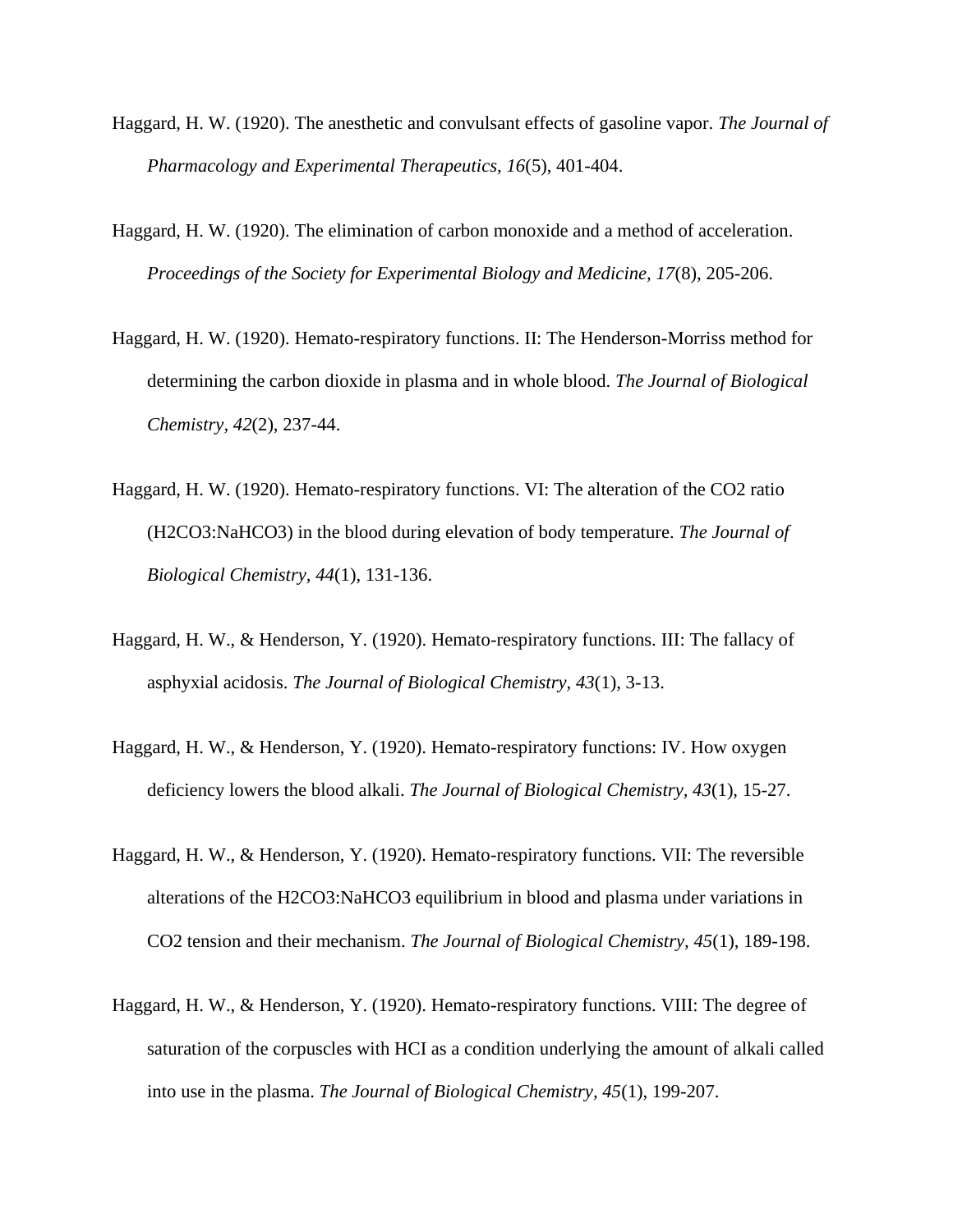- Haggard, H. W., & Henderson, Y. (1920). Hemato-respiratory functions. IX: An irreversible alteration of the H2CO3:NaHCO3 equilibrium of blood, induced by temporary exposure to a low tension of CO2. *The Journal of Biological Chemistry, 45*(1), 209-214.
- Haggard, H. W., & Henderson, Y. (1920). Hemato-respiratory functions. X: The variability of reciprocal action of oxygen and CO2 in blood. *The Journal of Biological Chemistry, 45*(1), 215-217.
- Haggard, H. W., & Henderson, Y. (1920). Hemato-respiratory functions. XI: The relation of hemolysis to alteration of the H2CO3:NaHCO3 equilibrium. *The Journal of Biological Chemistry, 45*(1), 219-221.
- Henderson, Y., & Haggard, H.W. (1920). Diseases due to variations in atmospheric pressure: Caisson disease and mountain sickness. In W.W. Palmer (ed.), *Nelson's Loose-Leaf Medicine* (II.672-676). New York: Thomas Nelson & Sons.
- Henderson, Y., & Haggard, H. W. (1920). The elimination of carbon monoxide from the blood after a dangerous degree of asphyxiation, and a therapy for accelerating the elimination. *The Journal of Pharmacology and Experimental Therapeutics, 16*(1), 11-20.
- Henderson, Y., & Haggard, H. W. (1920). The influence of oxygen in expelling CO2 from the blood. *Proceedings of the Society for Experimental Biology and Medicine, 17*(8), 206-207.
- Henderson, Y., Haggard, H. W., & Coburn, R. C. (1920). The therapeutic use of carbon dioxide after anesthia and operation. *The Journal of the American Medical Association,* (74), 783- 786.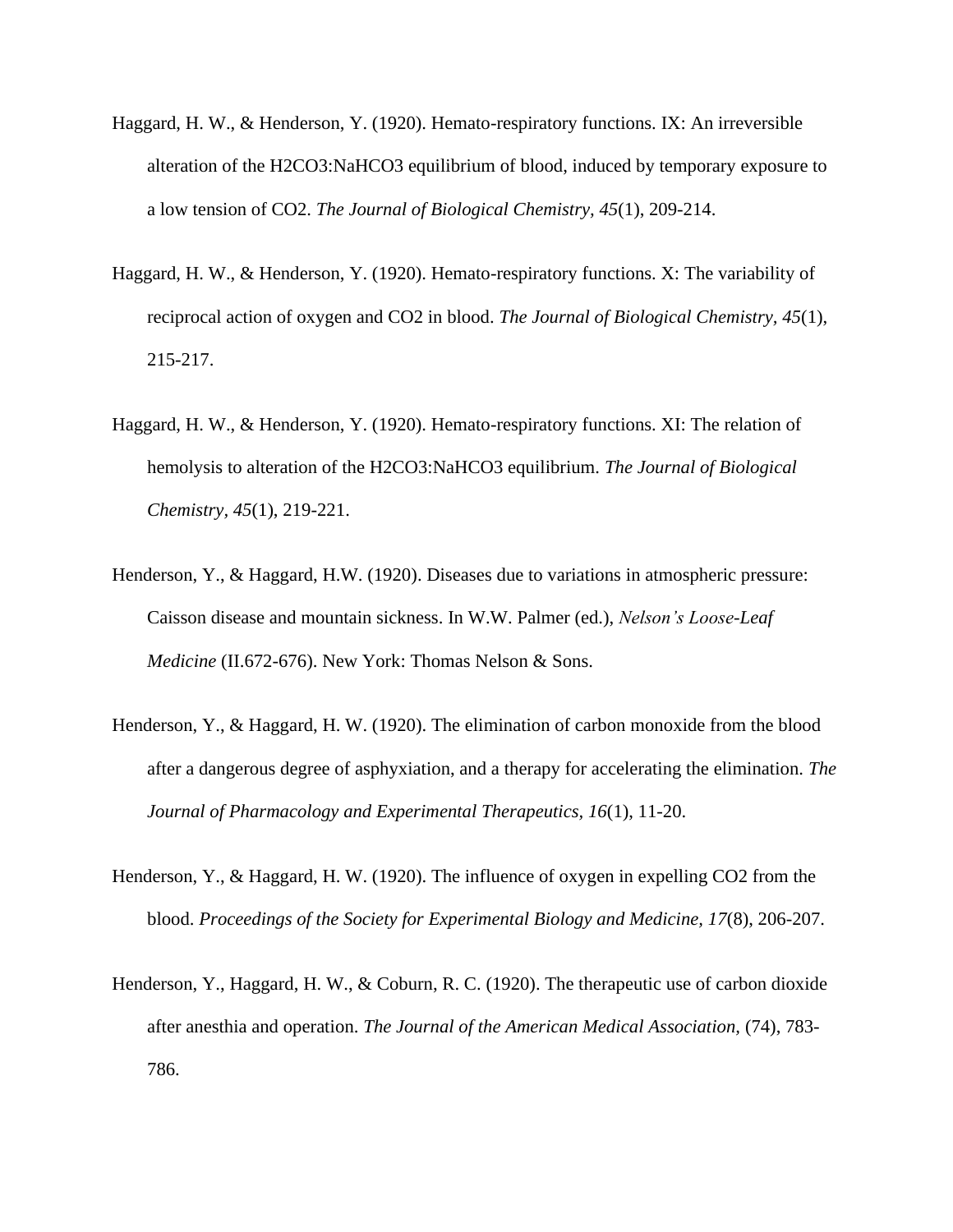Henderson, Y., Haggard, H. W., & Coburn, R. C. (1921). The acapnia theory, now. *The Journal of the American Medical Association, 77*(6), 424-427.

Address before the Section on Miscellaneous Topics at the Seventy-Second Annual Session of the American Medical Association, Boston, June, 1921

- Haggard, H. W., & Charlton, T. J. (1921). The fate of sulfides in the blood. *The Journal of Biological Chemistry, 49*(2), 519-529.
- Haggard, H. W., & Henderson, Y. (1921). Hemato-respiratory functions. XII: Respiration and blood alkali during carbon monoxide asphyxia. *The Journal of Biological Chemistry, 47*(2), 421-432.
- Haggard, H. W., & Henderson, Y. (1921). The treatment of carbon monoxid poisoning. *The Journal of the American Medical Association, 77*(14), 1065-1068.

Address before the Section on Pharmacology and Therapeutics at the Seventy-Second Annual Session of the American Medical Association, Boston, June, 1921.

- Henderson, Y., Haggard, H. W., Teague, M. C., Prince, A. L., & Wunderlich, R. M. (1921). Physiological effects of automobile exhaust gas and standards of ventilation for brief exposures. *The Journal of Industrial Hygiene, 3*(3 & 4), 79-92, 137-142.
- Haggard, H. W. (1922). Studies in carbon monoxide asphyxia. II: The growth of neuroblast in the presence of carbon monoxide: A demonstration that this gas has no direct toxic action upon nervous tissue. *The American Journal of Physiology, 60*(2), 244-249.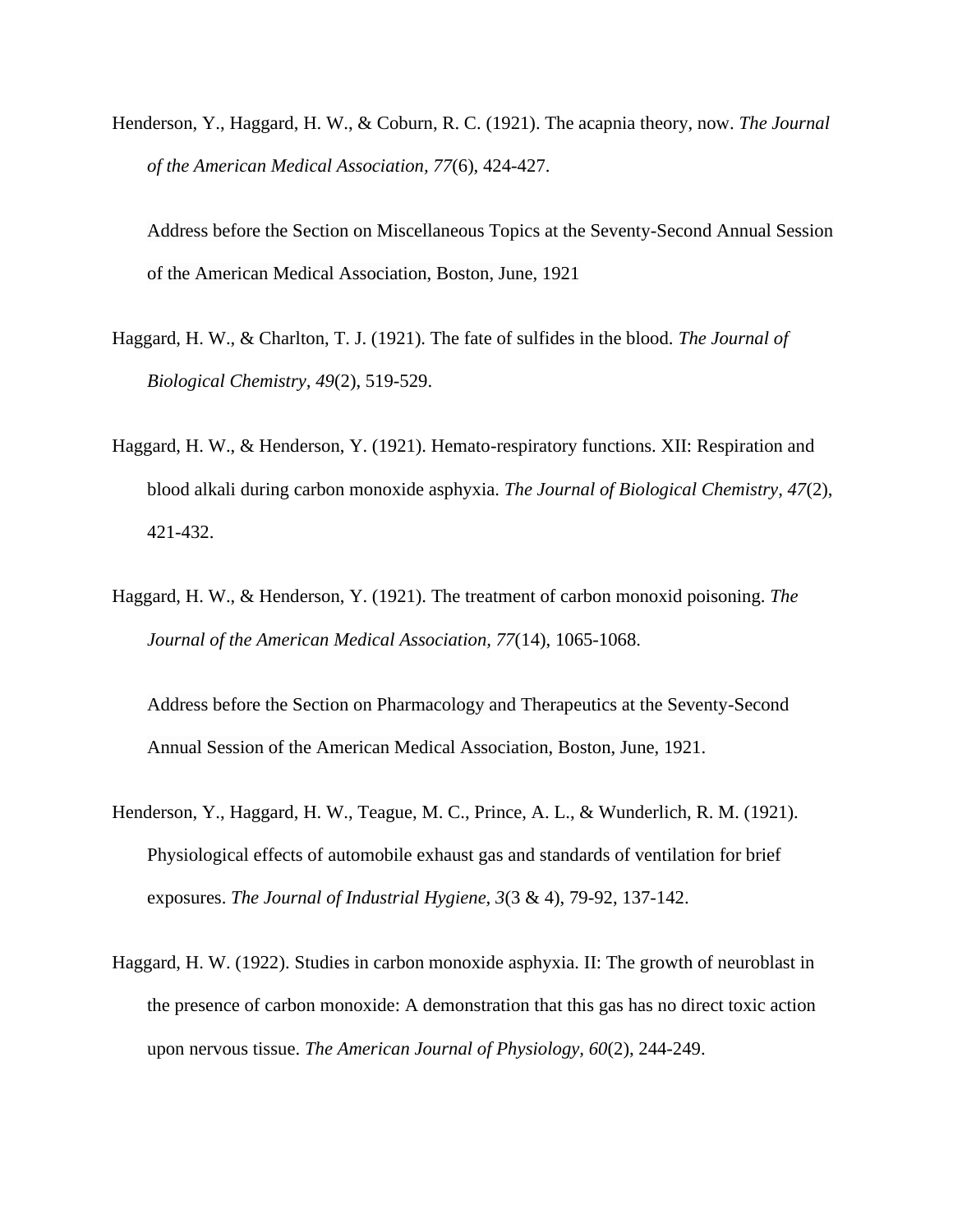- Haggard, H. W., Henderson, Y., & Charlton, T. J. (1922). The influence of hydrogen sulphide upon respiration. *The American Journal of Physiology, 61*(2), 289-297.
- Henderson, Y., & Haggard, H. W. (1922). The elimination of industrial organic odors. *Journal of Industrial and Engineering Chemistry, 14*(6), 548-551.
- Henderson, Y., & Haggard, H. W. (1922). Hemorrhage as a form of asphyxia. *The Journal of the American Medical Association, 78*(10), 697-704.
- Henderson, Y., & Haggard, H. W. (1922). The physiological principles governing ventilation when the air is contaminated with carbon monoxide. *Journal of Industrial and Engineering Chemistry, 14*(3), 229-235.
- Haggard, H. W. (1923). An accurate method of determining small amounts of ethyl ether in air, blood, and other fluids, together with a determination of the coefficient of distribution of ether between air and blood at various temperatures. *The Journal of Biological Chemistry, 55*(2), 131-143.
- Henderson, Y., & Haggard, H. W. (1923). Health hazard from automobile exhaust gas in city streets, garages, and repair shops: The vertical exhaust as a practical measure of amelioration. *The Journal of the American Medical Association, 81*(5), 385-391.

Abridged version of a report to the New York Academy of Medicine

Henderson, Y., & Haggard, H. W. (1923). Über die Bestimmung des schädlichen Raums der Atmungswege mit Hilfe von Ätherdämpfen [On the determination of irritation zones of the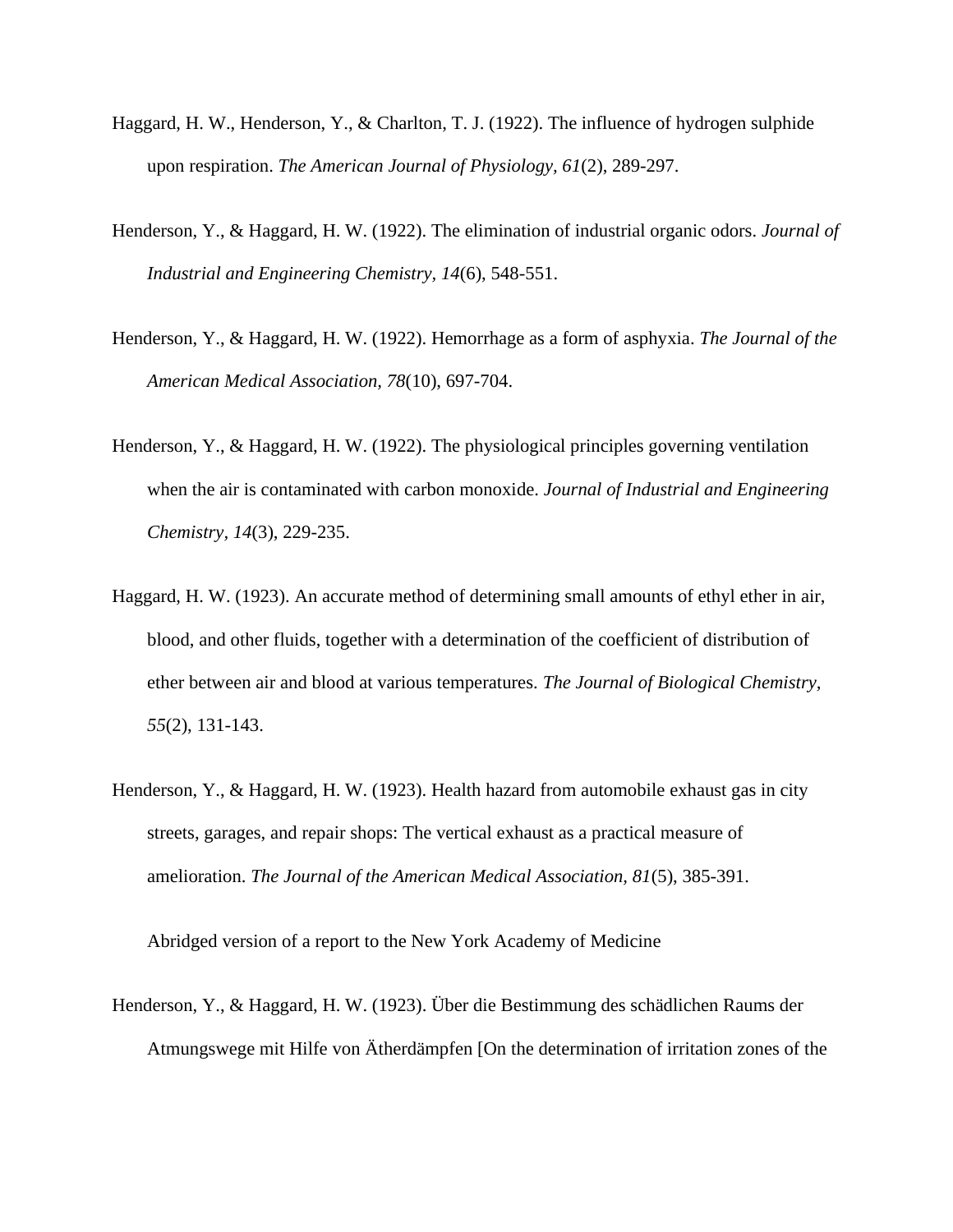respiratory tract with help of ether gas]. *Hoppe-Seyler's Zeitschrift Fur Physiologische Chemie,* (130), 126-135.

- Haggard, H. W. (1924). The absorption, distribution, and elimination of ethyl ether. I: The amount of ether absorbed in relation to the concentration inhaled and its fate in the body. *The Journal of Biological Chemistry, 59*(3), 737-751.
- Haggard, H. W. (1924). The absorption, distribution, and elimination of ethyl ether. II: Analysis of the mechanism of absorption and elimination of such a gas or vapor as ethyl ether. *The Journal of Biological Chemistry, 59*(3), 753-770.
- Haggard, H. W. (1924). The absorption, distribution, and elimination of ethyl ether. III: The relation of the concentration of ether, or any similar volatile substance, in the central nervous system to the concentration in the arterial blood, and the buffer action of the body. *The Journal of Biological Chemistry, 59*(3), 771-781.
- Haggard, H. W. (1924). The absorption, distribution, and elimination of ethyl ether. IV: The anesthetic tension of ether and the physiological response to various concentrations. *The Journal of Biological Chemistry, 59*(3), 783-793.
- Haggard, H. W. (1924). The absorption, distribution, and elimination of ethyl ether. V. The importance of the volume of breathing during the induction and termination of ether anesthesia. *The Journal of Biological Chemistry, 59*(3), 795-802.
- Haggard, H. W. (1924). Action of irritant gases upon the respiratory tract. *The Journal of Industrial Hygiene, 5*(10), 390-398.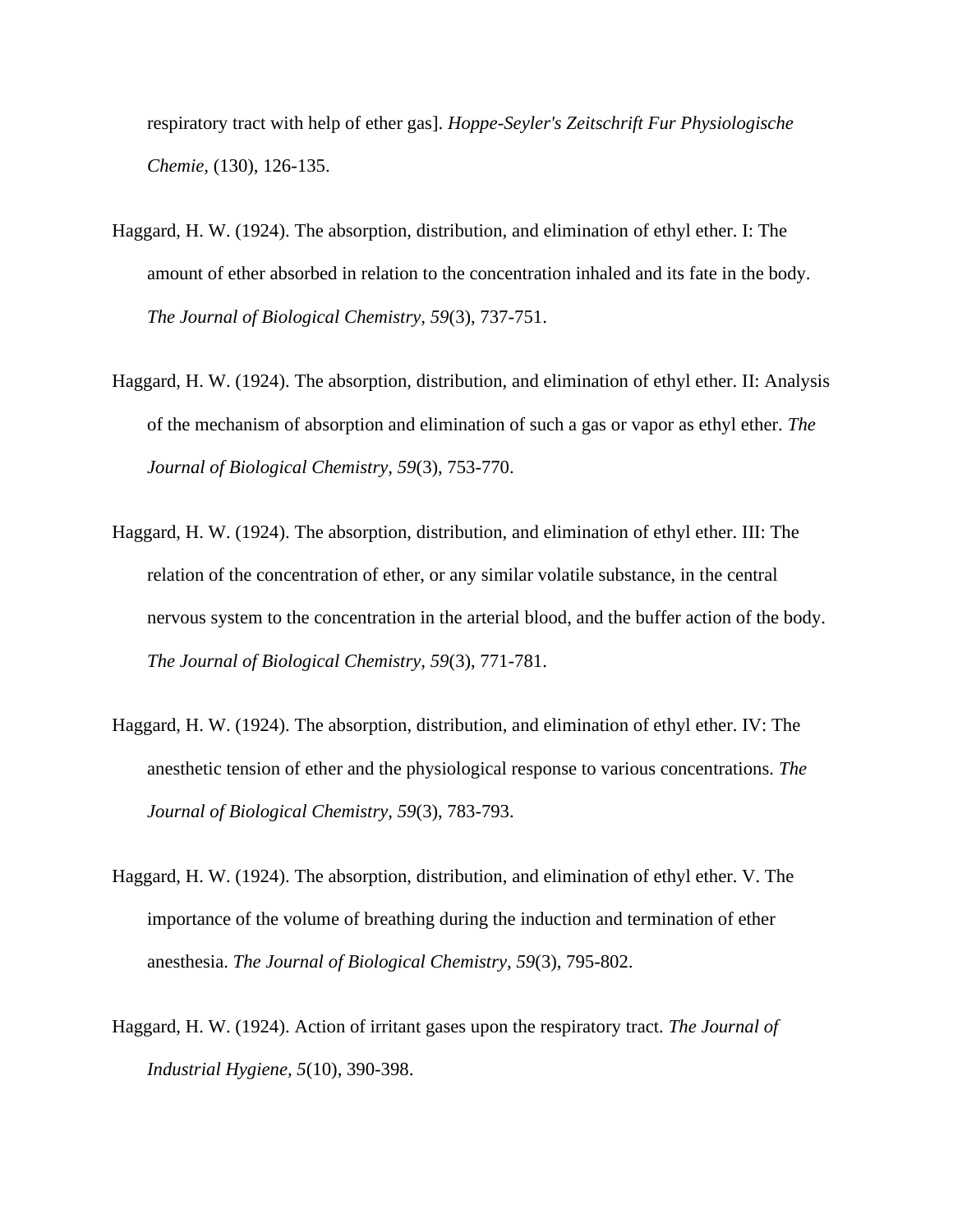- Haggard, H. W. (1925). The toxicology of hydrogen sulphide. *The Journal of Industrial Hygiene, 7*(3), 113-121.
- Henderson, Y., & Haggard, H. W. (1925). The circulation and its measurement. *The American Journal of Physiology, 73*(1), 193-253.
- Henderson, Y., & Haggard, H. W. (1925). The maximum of human power and its fuel: From observations on the Yale University crew, winner of the Olympic championship, Paris, 1924. *The American Journal of Physiology, 72*(2), 264-284.
- Haggard, H. W. (1926). The absorption, distribution, and elimination of anesthetics. *Anesthesia and Analgesia, V*(1), 1-7.
- Haggard, H. W. (1926). Fatigue from a new point of view: Physiological maintenance of the human machine in industry. *Manufacturing Industries, 11*(5), 363-366.
- Haggard, H. W. (1927). *The science of health and disease: A textbook of physiology and hygiene*. New York: Harper & Brothers.

**Also published as:** Haggard, H.W. (1927). *Man and his body*. New York: Harper & Brothers.

**Republished with modifications**: Haggard, H.W. (1938). *The science of health and disease: A textbook of physiology and hygiene*. (Rev. ed.). New York: Harper & Brothers.

**Also published as**: Haggard, H.W. (1938). *Man and his body*. New York: Harper & Brothers.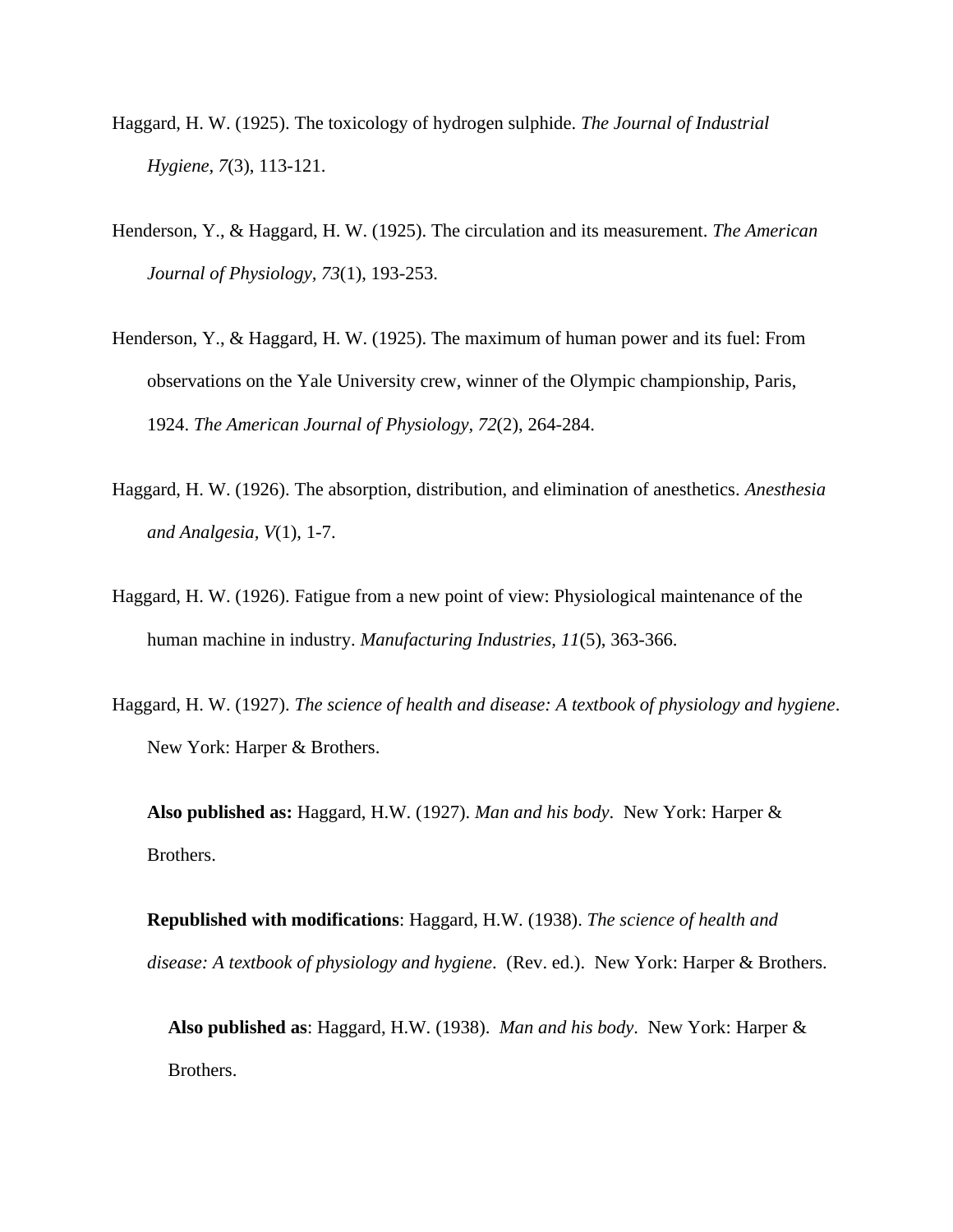**Reprinted**: New York: Harper & Brothers. (1943).

**Spanish Translation (Argentina):** Haggard, H. W. (1943). *La cienca de la salud y de la enfermedad* (C. M. Reyles Trans.). Buenos Aires: Espasa Calpe.

Henderson, Y., & Haggard, H. W. (1927). *Noxious gases and the principles of respiration influencing their action*. New York: Chemical Catalog Company, Inc.

**Republished with modifications:** Henderson, Y., & Haggard, H.W. (1943). *Noxious gases and the principles of respiration influencing their action*. Rev. ed. New York: Reinhold.

**Reprinted:** New York: Reinhold. (1950)

**Reprinted:** New York: Reinhold. (1978).

- Henderson, Y., Haggard, H. W., & Dolley, F. S. (1927). The efficiency of the heart, and the significance of rapid and slow pulse rates. *The American Journal of Physiology, 82*(3), 512- 524.
- Haggard, H. W. (1927). 'Tisn't what you know, but are you intelligent. New York: Harper & Brothers.
- Haggard, H. W. (1929). *Devils, drugs, and doctors: The story of the science of healing from medicine-man to doctor*. New York: Harper & Brothers.

**Reprinted:** London: Heinemann; New York: Halcyon; New York: Blue Ribbon (at least 25 printings total in 1929)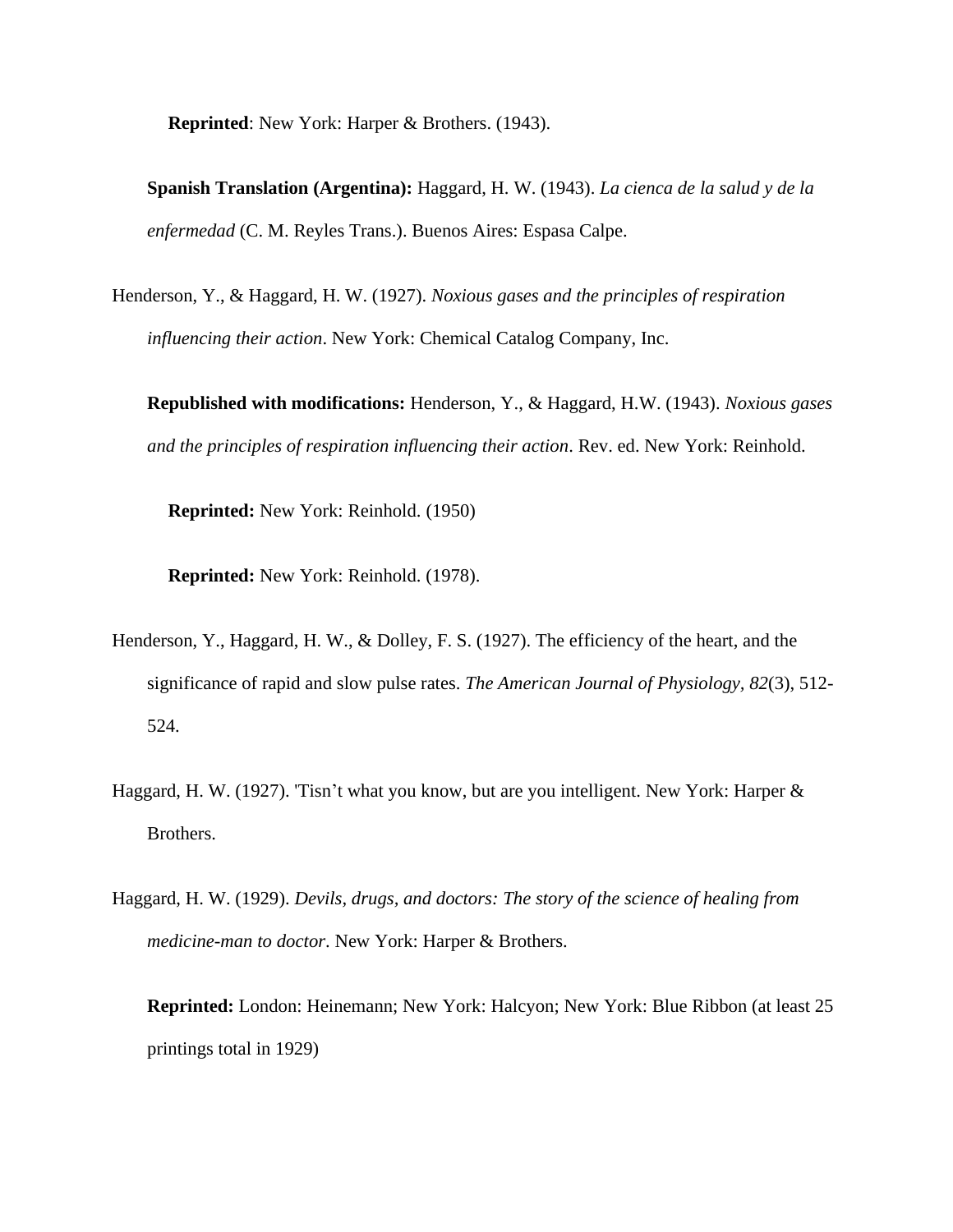**Reprinted with illustrations:** Haggard, H. W. (1929). *Devils, drugs, and doctors: The story of the science of healing from medicine-man to doctor*. Ill. New York: Harper & Brothers.

**Reprinted:** New York: Harper & Brothers (1930).

**Japanese Translation:** 古代醫術と分娩考**/***Kodai ijutsu to bunben kō.* (T. Nobusuke Trans) Tōkyō: Bukyōsha (1931).

**Reprinted:** New York: Blue Ribbon (1937).

**Reprinted:** New York: Pocket (1946).

**Reprinted:** New York: Rockefeller (1946).

**Reprinted:** London: Heinemann (1948).

**Reprinted:** New York: Blue Ribbon (1949).

**Dutch Translation:** *Van medicijnman tot geneesheer: Vijftig eeuwen strijd voor zieke en kraamvrouw* (S. Stekhoven Trans.). Amsterdam: G.J.A. Ruys Uitgeversmaatschappij (1951).

**Reprinted**: New York: Cardinal (1953).

**Spanish Translation**: *Drogas, demonios y doctores* (J.V. Pinyana Trans.). Mexico: Diana (1954).

**Reprinted:** London: Heinemann (1957).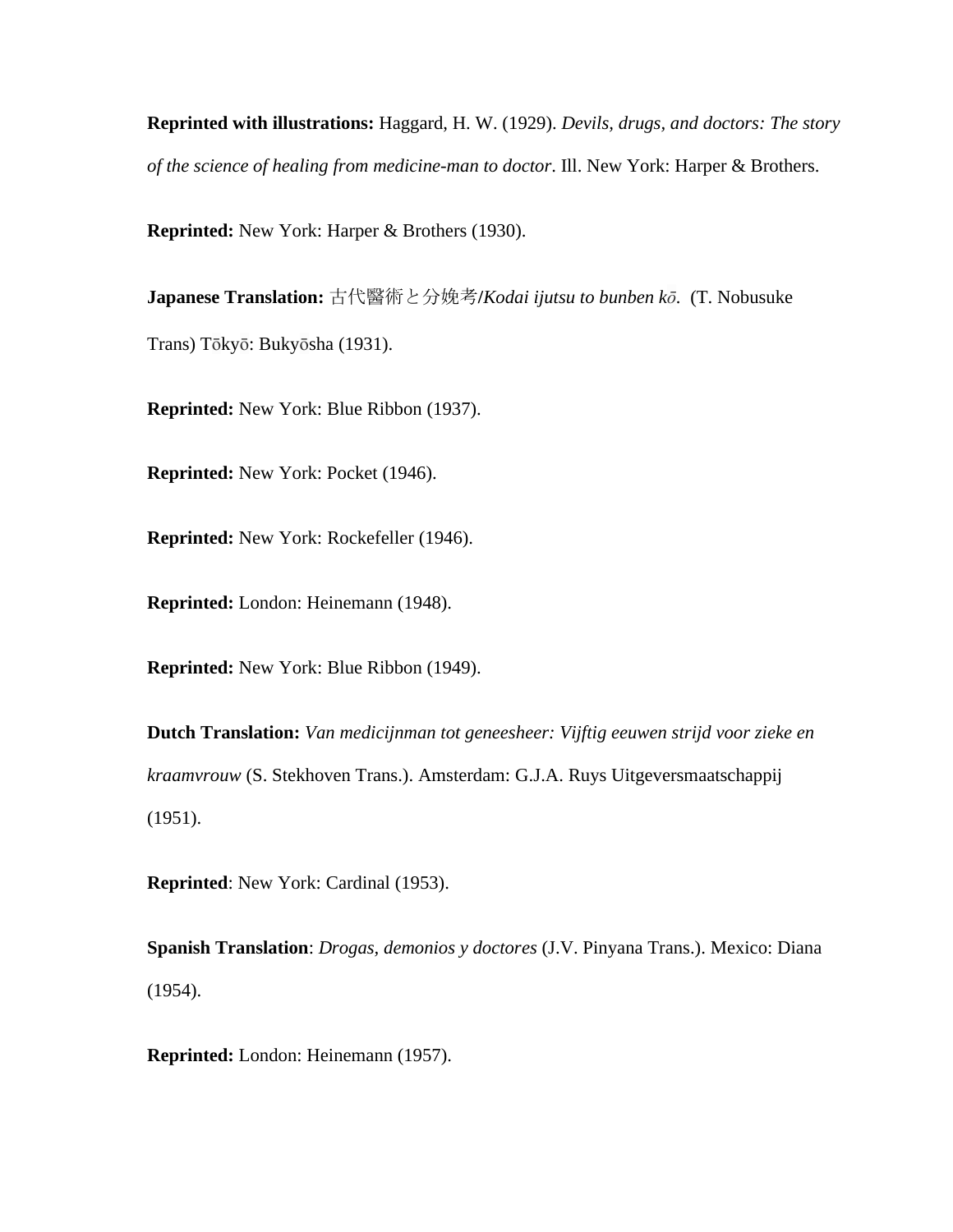**Reprinted:** New York: Pocket (1946).

**French Translation:** *Démons, drogues, et docteurs: La médecine contre les superstitions* (B. Heuvelmans Trans.). Paris: Plon (1961).

**Spanish Translation:** *Diablos, drogas y doctors: Historia de la ciencia de sanar desde el curandero al doctor actual* (J. V. Palasí Trans.). Madrid: Aguilar (1966).

**Reprinted:** Boston: Charles River. (1970).

**Reprinted:** Wakefield, UK: EP Publishing (1975).

**Reprinted:** London: Heinemann (1975).

**Reprinted:** Boston: Charles River (1980).

**Japanese Translation**: 古代医術と分娩考*/Kodai ijutso to bunbenkō* (S. Haryō Trans.) Tōkyō: Entapuraizu (1982).

**Reprinted as:** *From medicine-man to doctor: The story of the science of healing*. Mineola, NY: Dover (2004).

Russian Translation: *От знахаря до врача: история науки врачевания/Ot znakharia do vracha: istoriia nauki vrachevaniia* (A.N. Anvaera Trans.) Moscow: Tsentrpoligraf (2012).

Henderson, Y., & Haggard, H. W. (1929). Hyperventilation of the lungs as a prophylactic measure for pneumonia. *The Journal of the American Medical Association, 92*(6), 434-436.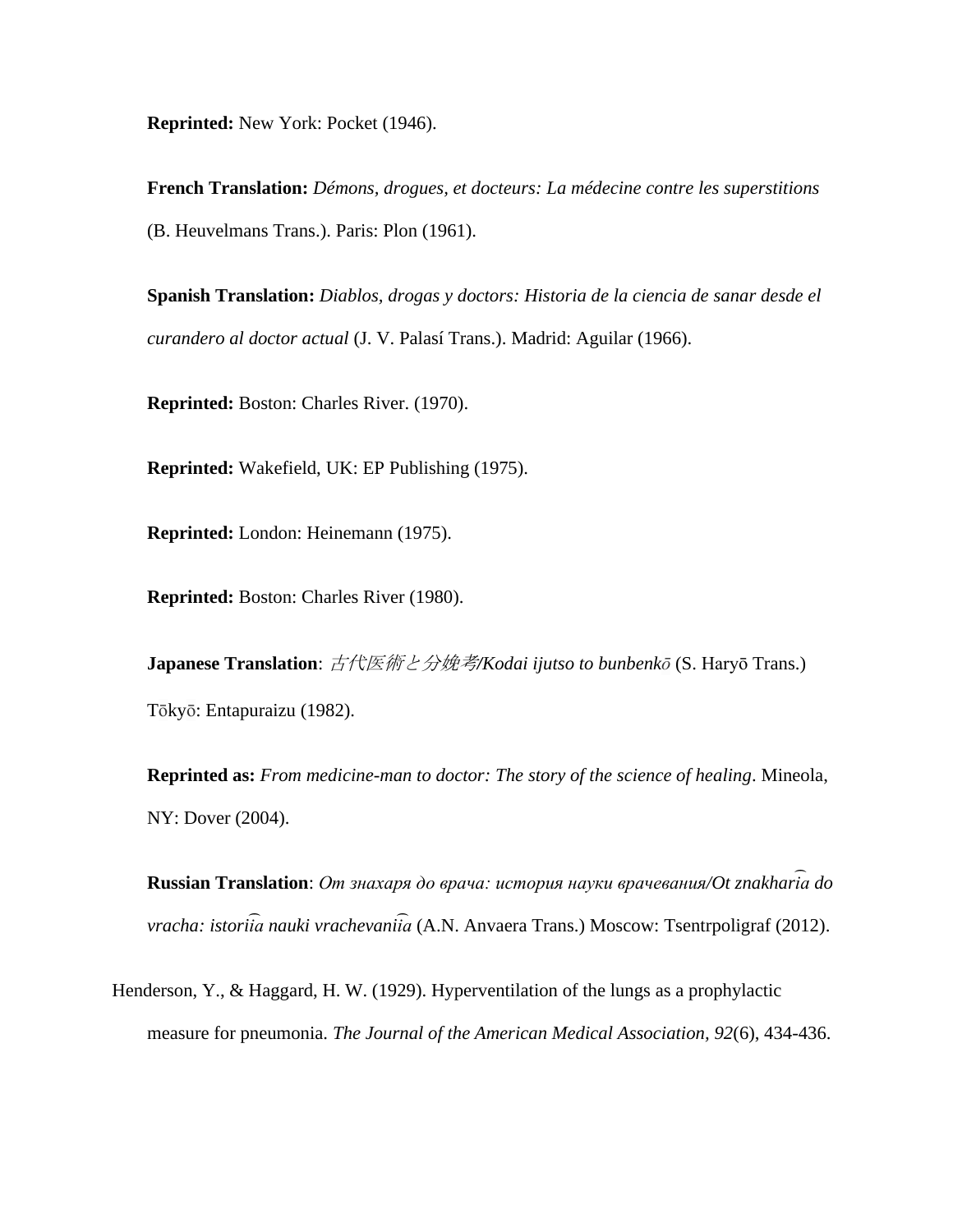- Henderson, Y., Haggard, H. W., Coryllos, P. N., Birnbaum, G. L., & Radloff, E. M. (1930). The treatment of pneumonia by inhalation of carbon dioxide. I: The relief of atelectasis. *Archives of Internal Medicine, 45*, 72-91.
- Haggard, H. W. (1931-1932). *A series of radio talks on devils, drugs, and doctors*. Rochester, NY: Eastman Kodak Co.

Note that these are transcripts of a series of radio talks delivered 1931-2 on Sundays at 8pm ET. Excerpts were also serialized in Readers Digest. The series as a whole was sponsored by Kodak, and pharmaceutical corporations would sponsor individual talks. See a transcript in Duke's digital collections, from Radio scripts, Sharp and Dohme, Box 133, 16 mm. Microfilm Collection, J. Walter Thompson Company Archives (http://library.duke.edu/digitalcollections/mma/guide/transcript/)

Haggard, H. W. (1932). *The lame, the halt, and the blind: The vital rôle of medicine in the history of civilization*. New York: Harper & Bros.

Note that these are based on radio talks delivered for Eastman Kodak.

**Reprinted:** London: Heinemann (1932).

**Reprinted**: New York: Blue Ribbon (1933).

Haggard, H. W., & Greenberg, L. A. (1932). Antidotes for strychnine poisoning. *The Journal of the American Medical Association, 98*(14), 1133-1136.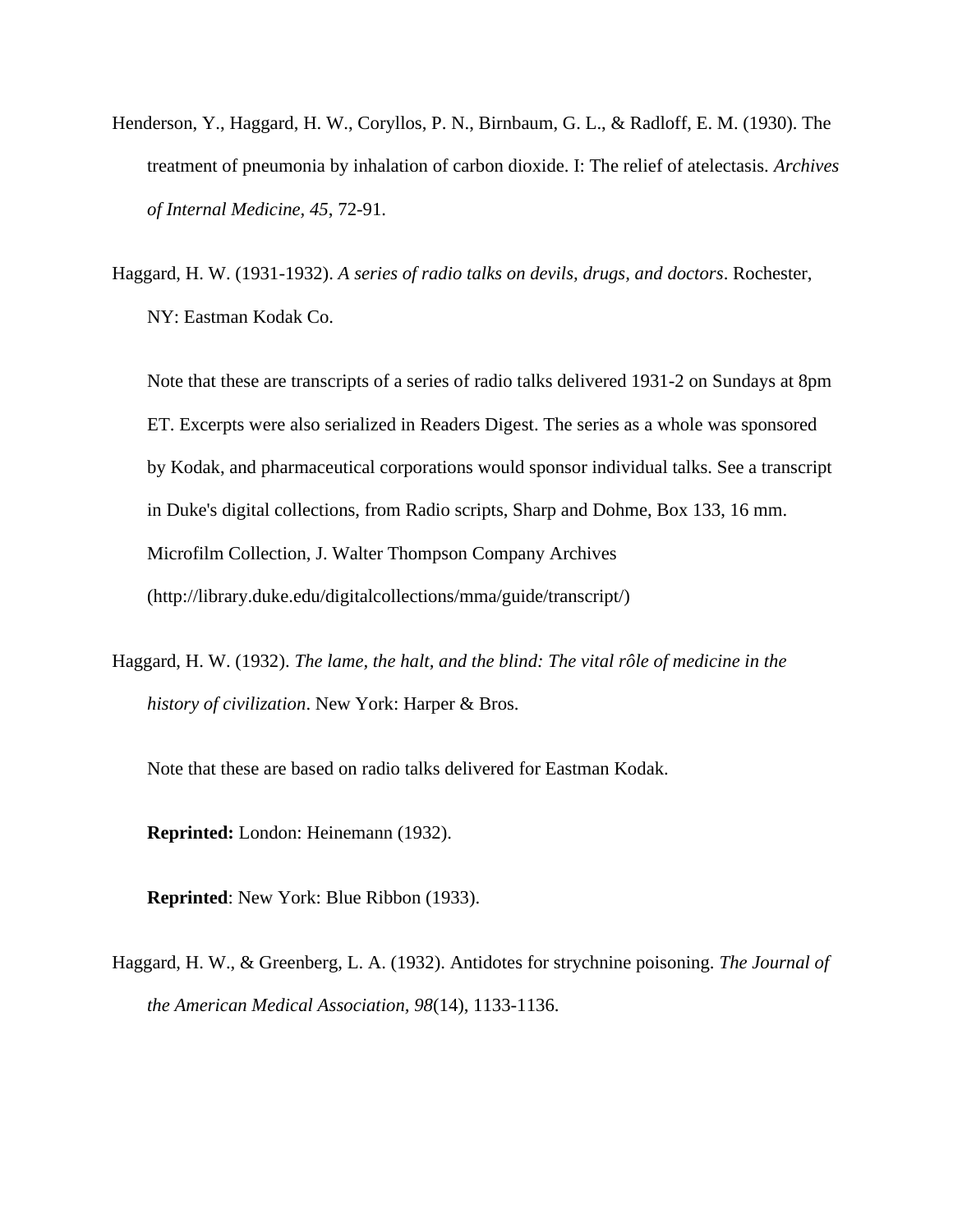Haggard, H. W. (1933). The decline of medicine as an art. *New York State Journal of Medicine,*  (May), 1-18.

Address delivered at the Annual Meeting of the Medical Society of the State of New York, April 4, 1933, at the Hotel Waldorf-Astoria in New York City.

Haggard, H. W. (1933). *Mystery, magic, and medicine: The rise of medicine from superstition to science*. Garden City, NY: Doubleday, Doran & Co.

**Reprinted:** Garden City, New York: Doubleday, Doran & Co. (1970)

- Haggard, H. W., & Greenberg, L. A. (1933). Methylene blue: A synergist, not an antidote, for carbon monoxide. *The Journal of the American Medical Association, 100*(25), 2001-2003.
- Haggard, H. W., & Greenberg, L. A. (1933). Phenobarbital and amytal in strychnine poisoning. *Journal of the American Medical Association, 100*(6), 442.
- Conrad, A. G., & Haggard, H. W. (1934). Experiments in fatal electric shock. *Electrical Engineering,* (March), 1-4.

Haggard, H. W. (1934). *The doctor in history*. New Haven, CT: Yale University Press.

**Reprinted:** London: Yale University Press (1934).

**Swedish Translation:** *Läkaren i mänsklighetens historia* (A. Tallberg Trans.). Stockholm: Bokförlaget Natur och Kultur (1935).

**Reprinted:** New Haven, CT: Yale University Press (1935).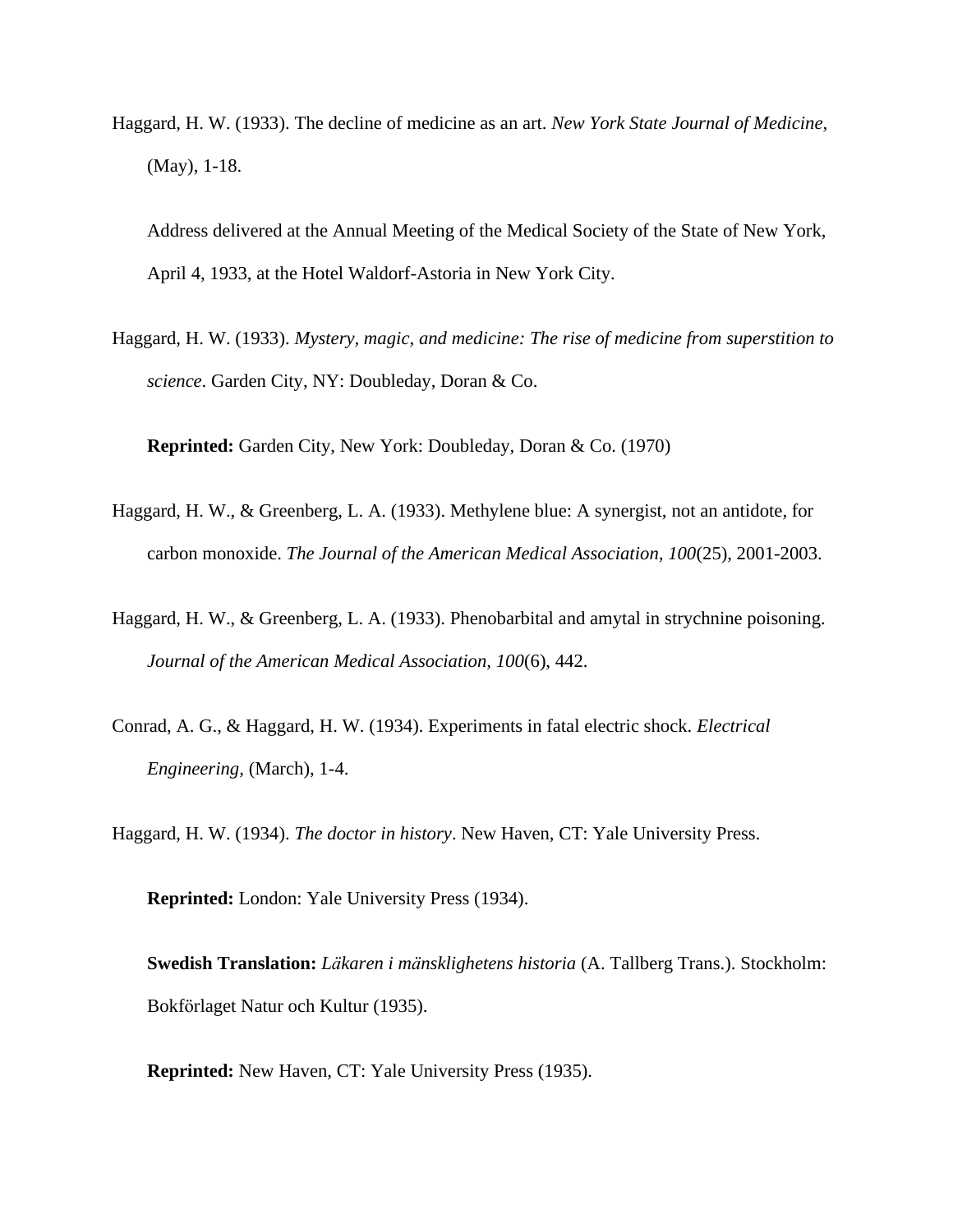**Danish Translation:** *Laegen gennem tiderne* (J. Ewald Trans.). Copenhagen: C.A. Reitzels Forlag (1936).

**Spanish Translation:** *El médico en la historia* (M. L. de Ayala Trans.). Buenos Aires: Editorial Sudamericana (1941).

**Reprinted:** Buenos Aires: Editorial Sudamericana (1943)

**Reprinted:** Buenos Aires: Editorial Sudamericana (1946)

**Reprinted:** Buenos Aires: Editorial Sudamericana (1952)

**Reprinted:** Buenos Aires: Editorial Sudamericana (1962)

**Reprinted:** Buenos Aires: Editorial Sudamericana (1943)

**Reprinted:** Freeport, NY: Books for Libraries Press (1970).

**Reprinted:** New York: Dorset (1989).

**Reprinted:** New York: Barnes & Noble (1996).

Haggard, H. W. (1934). The function of the general practitioner in public health work. *New England Journal of Medicine, 210*(11), 584-587.

Read at the Annual Meeting of the Vermont State Medical Society in Barre, VT, Oct. 5th and 6th, 1933

Haggard, H. W. (1934). *Old eyes in young people*. New York: Westinghouse Lamp Co.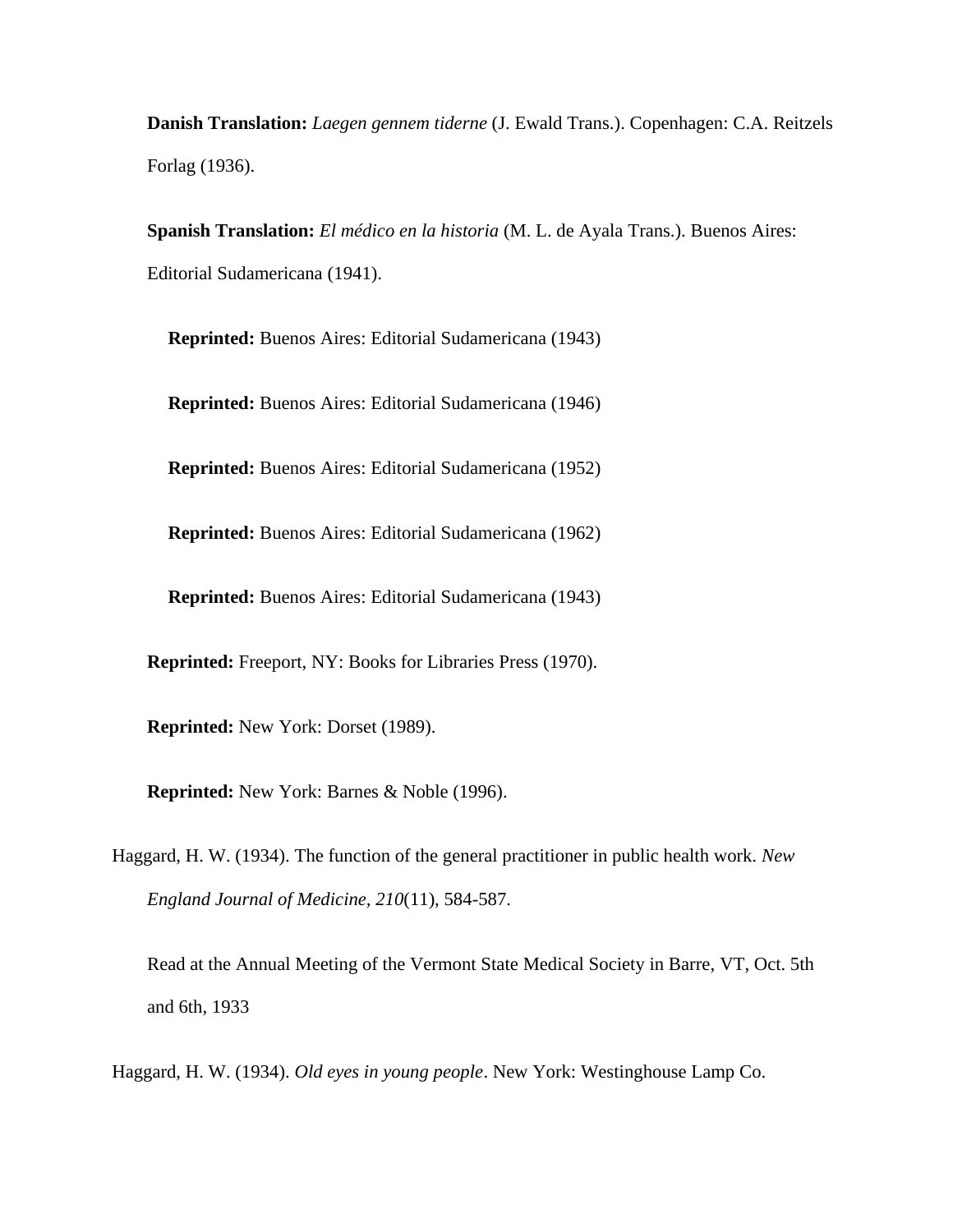Haggard, H. W. (1934). Progress of dentistry. *Journal of the American Dental Association (JADA), 21*(2), 218-228.

Read at the Seventy-Fifth Annual Session of the American Dental Association in conjunction with the Chicago Centennial Dental Congress, Aug. 8, 1933

- Haggard, H. W., & Greenberg, L. A. (1934). The effects of cigarette smoking upon the blood sugar. *Science, n.s. 79*(2042), 165-166.
- Haggard, H. W., & Greenberg, L. A. (1934). The effects of cigarette smoking upon the blood sugar. *Science, n.s. 79*(2047), 274.

Letter to the editor

- Haggard, H. W., & Greenberg, L. A. (1934). Studies in the absorption, distribution, and elimination of ethyl alcohol. I: The quantitative determination of ethyl alcohol in air, blood, and urine by means of iodine pentoxide. *The Journal of Pharmacology and Experimental Therapeutics, 52*(2), 137-149.
- Haggard, H. W., & Greenberg, L. A. (1934). Studies in the absorption, distribution, and elimination of ethyl alcohol. II: The excretion of alcohol in urine and expired air; and the distribution of alcohol between air and water, blood, and urine. *The Journal of Pharmacology and Experimental Therapeutics, 52*(2), 150-166.
- Haggard, H. W., & Greenberg, L. A. (1934). Studies in the absorption, distribution, and elimination of ethyl alcohol. III: Rate of oxidation of alcohol in the body. *The Journal of Pharmacology and Experimental Therapeutics, 52*(2), 167-178.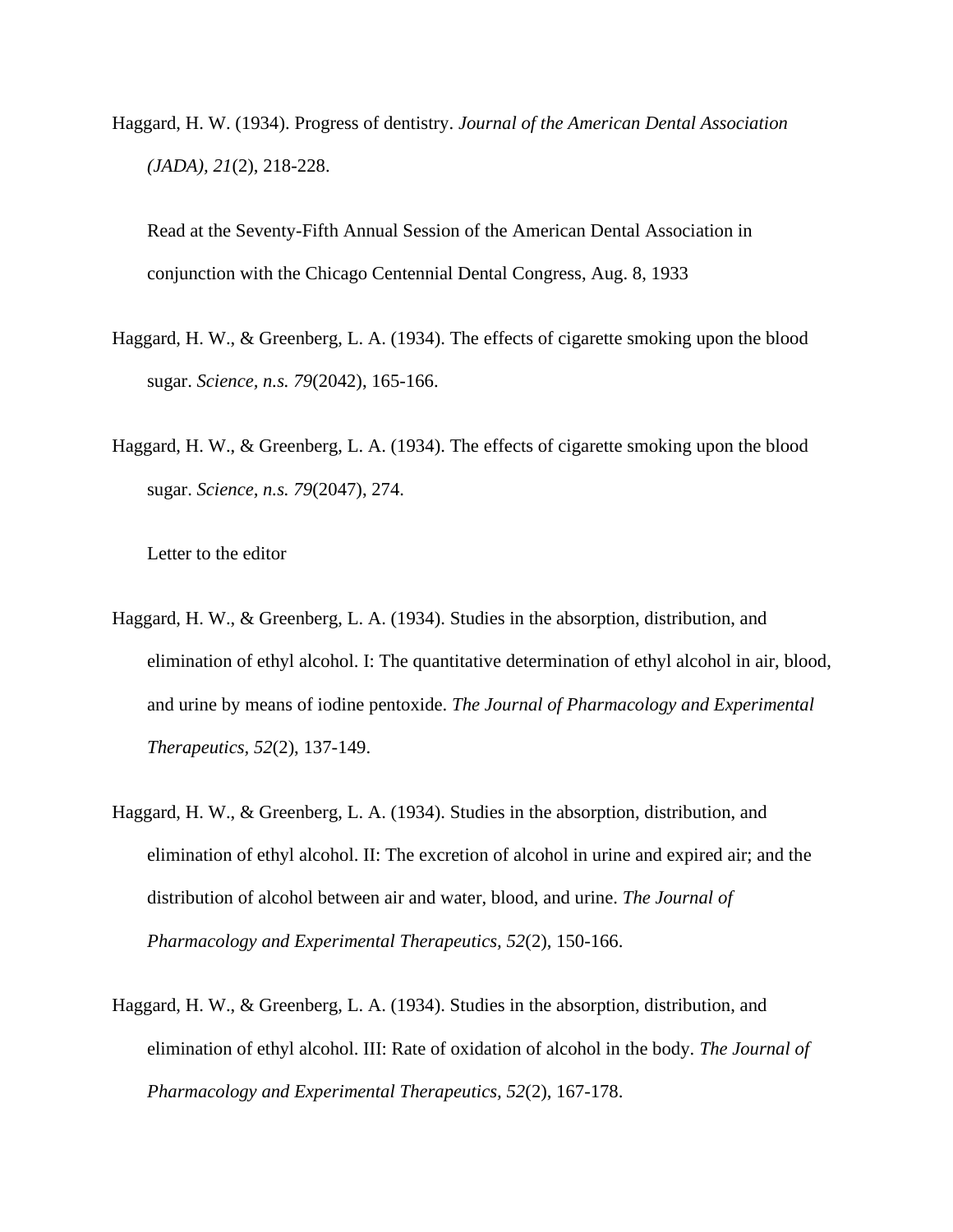Haggard, H. W. (1935). How to present child health to your community. *Public Health Nursing,*  (October)

Excerpts from an address delivered at Regional Institute on Maternity and Child Health, June 12, 1935 in New York City

- Haggard, H. W., & Greenberg, L. A. (1935). Breath odors from alliaceous substances: Cause and remedy. *The Journal of the American Medical Association, 104*(24), 2160-2163.
- Haggard, H. W., & Greenberg, L. A. (1935). *Diet and physical efficiency: The influence of frequency of meals upon physical efficiency and industrial productivity*. New Haven: Yale University Press.

**Reprinted:** London: Oxford University Press (1935).

**Reprinted:** New York: Arno (1977).

**Reprinted**: New York: Arno (1979).

Conrad, A. G., Haggard, H. W., & Teare, B. R. (1936). Electrical studies of living tissue. *Electrical Engineering, 55*(7), 768-772.

Haggard, H. W. (1936). Diet and physical efficiency. *Vital Speeches of the Day, 3*(2), 41-44.

Delivered before Convention of International Milk Dealers, Atlantic City, October 14, 1936

Haggard, H. W. (1936). Eliminating odor of garlic. *Journal of the American Medical Association, 107*(11), 895.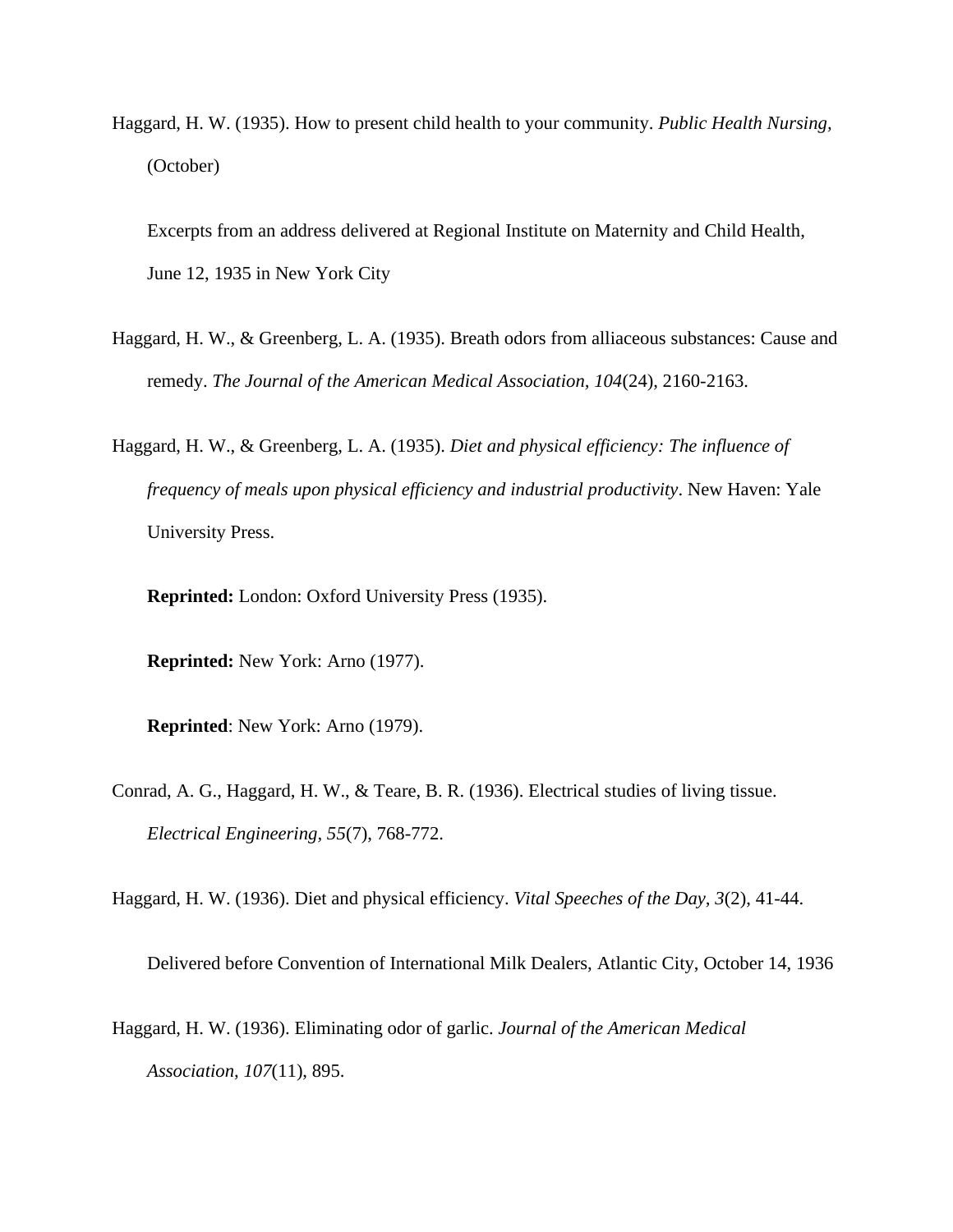Letter to the editor

- Haggard, H. W. (1936). The first published attack on Perkinism: An anonymous eighteenth century poetical satire. *The Yale Journal of Biology and Medicine, 9*(2), 137-153.
- Haggard, H. W. (1936). Medicine in the days of the grand monarch. In I. Galdston (Ed.), *Medicine and mankind: Lectures to the laity delivered at the New York Academy of Medicine* (pp. 46-78). New York: D. Appleton-Century Co., Inc.
- Haggard, H. W. (1936). The school child and his health. *Vital Speeches of the Day, 3*(4), 115- 118.

Address delivered to Public Education Association, Nov. 17, 1936

- Haggard, H. W. (1936). Work and fatigue: The maintenance of physiological efficiency in industry. *Mechanical Engineering,* (May), 296-301.
- Haggard, H. W., & Fry, C. C. (1936). *The anatomy of personality*. New York: Harper and Brothers.
	- **Republished with Modifications:** *The anatomy of personality* (2<sup>nd</sup>). New York: Harper and Brothers (1936).
- Haggard, H. W. (1937). Social aspects of medicine. *The Journal of the Medical Society of New Jersey, 34*(6), 377-383.
	- Delivered before the General Public Health Section at the 171st Annual Meeting of the Medical Society of New Jersey in Atlantic City, April 27, 1937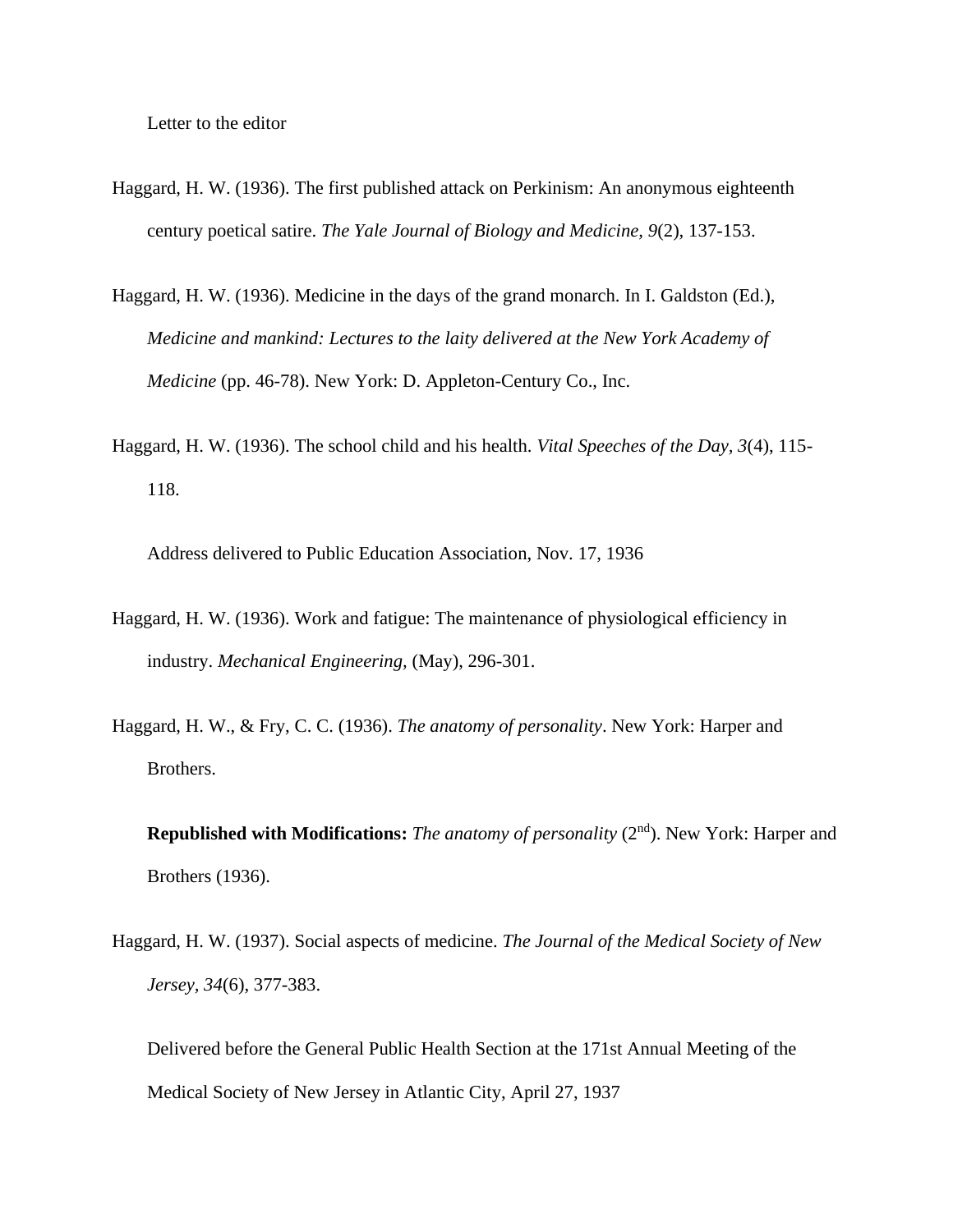Haggard, H. W. (1937). *Staying young beyond your years*. New York: Funk & Wagnalls.

C**hinese Translation:** 青春保持法/*Qing chun bao chi fa* (M. J. Liang Trans.). Shanghai: Guang Xie Shu Ju (1940).

- Haggard, H. W., & Greenberg, L. A. (1937). The effects of alcohol as influenced by blood sugar. *Science, n.s. 85*(2217), 608-609.
- Haggard, H. W., & Lorge, I. (1937). *A physiologist and a statistician look at wage-incentive methods*. New York: American Management Association.
- Conrad, A. G., Haggard, H. W., & Teare, B. R. (1938). Electrical studies of living tissue. II: Correlation between tissue response and voltage distribution. *Electrical Engineering,*  (January), 1-4.
- Haggard, H. W. (1938). The conception of cancer before and after Johannes Muller. *Bulletin of the New York Academy of Medicine, 14*(4), 183-197.

Address delivered at meeting of NY Academy of Medicine, Feb 3, 1938

Haggard, H. W. (1938). The social side of medical progress. *Vital Speeches of the Day, 4*(17), 515-519.

Address delivered before Medical Society of the County of New York, May 23, 1938, NYC

Haggard, H. W., Greenberg, L. A., & Cohen, L. H. (1938). Quantitative differences in the effects of alcoholic beverages. *New England Journal of Medicine, 219*(13), 466-470.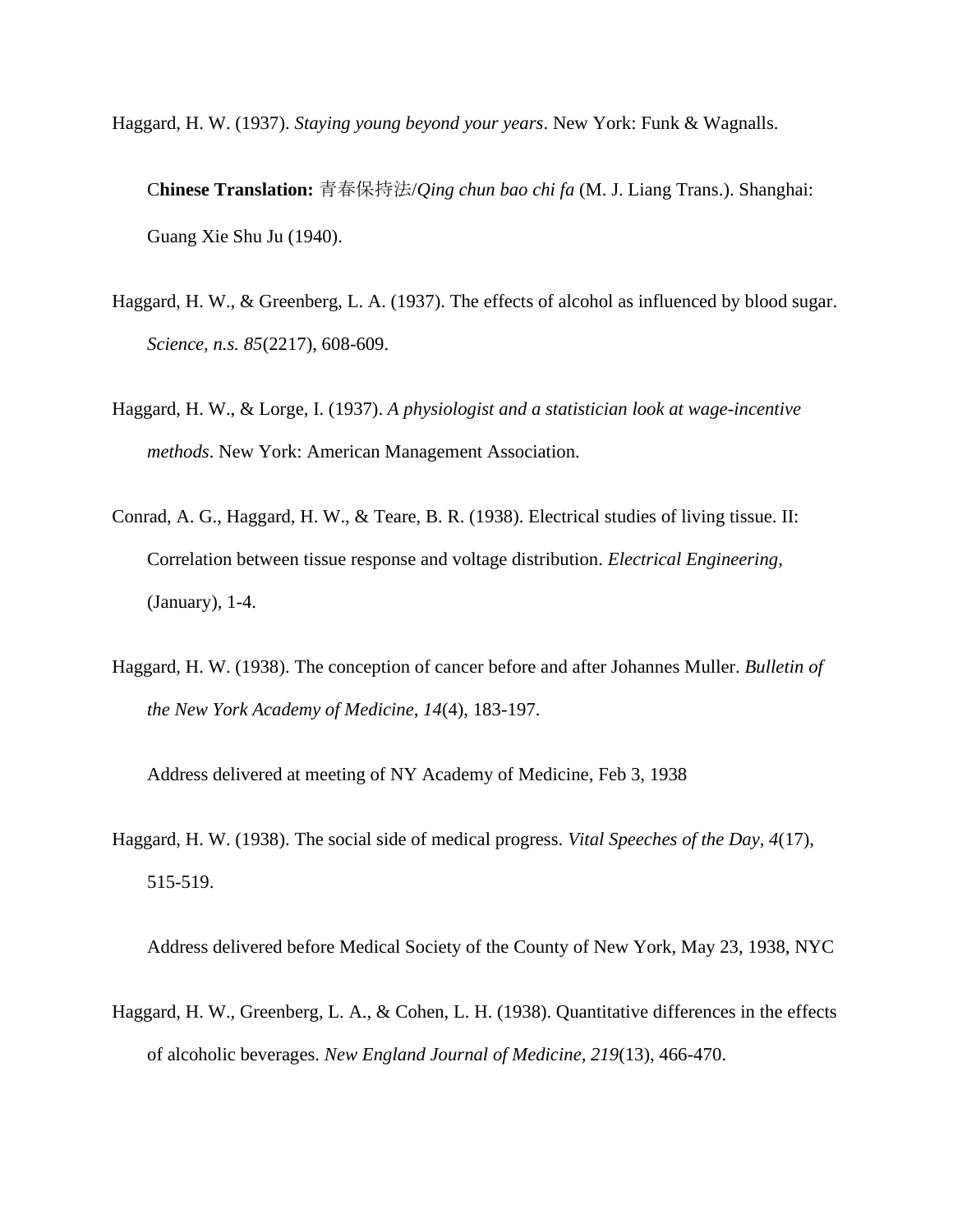- Haggard, H. W., & Smith, G. M. (1938). Johannes Muller and the modern conception of cancer. *The Yale Journal of Biology and Medicine, 10*(5), 419-436.
- Haggard, H. W. (1939). Physiology for the engineer: The phenomenon of life. *Vital Speeches of the Day, 5*(8), 242-246.

Robert Henry Thurston lecture delivered at the Annual Meeting of the American Society of Mechanical Engineers, New York, Dec. 5-9, 1938

- Haggard, H. W. (1939). *Swedenborg as a physiologist*. Hawthorne, NJ: Swedenborg Pub. Society.
- Haggard, H. W., & Greenberg, L. A. (1939). Between-meal feeding in industry: Effects on the absenteeism and attitude of clerical employees. *Journal of the American Dietetic Association, 15*(6), 435-439.
- Haggard, H. W., & Greenberg, L. A. (1939). Studies in the absorption, distribution and elimination of alcohol IV. The elimination of methyl alcohol. *Journal of Pharmacology and Experimental Therapeutics, 66*(4), 479-496.
- Haggard, H. W., Strauss, M. J., & Greenberg, L. A. (1939). Fungous infections of the hands and feet treated by iontophoresis of copper. *The Journal of the American Medical Association, 112*(13), 1229-1232.
- Haggard, H. W. (1940). Education and personal health [Abstracted by E.E. Kleinschmidt]. *Journal of School Health, 10*(3) 80-83.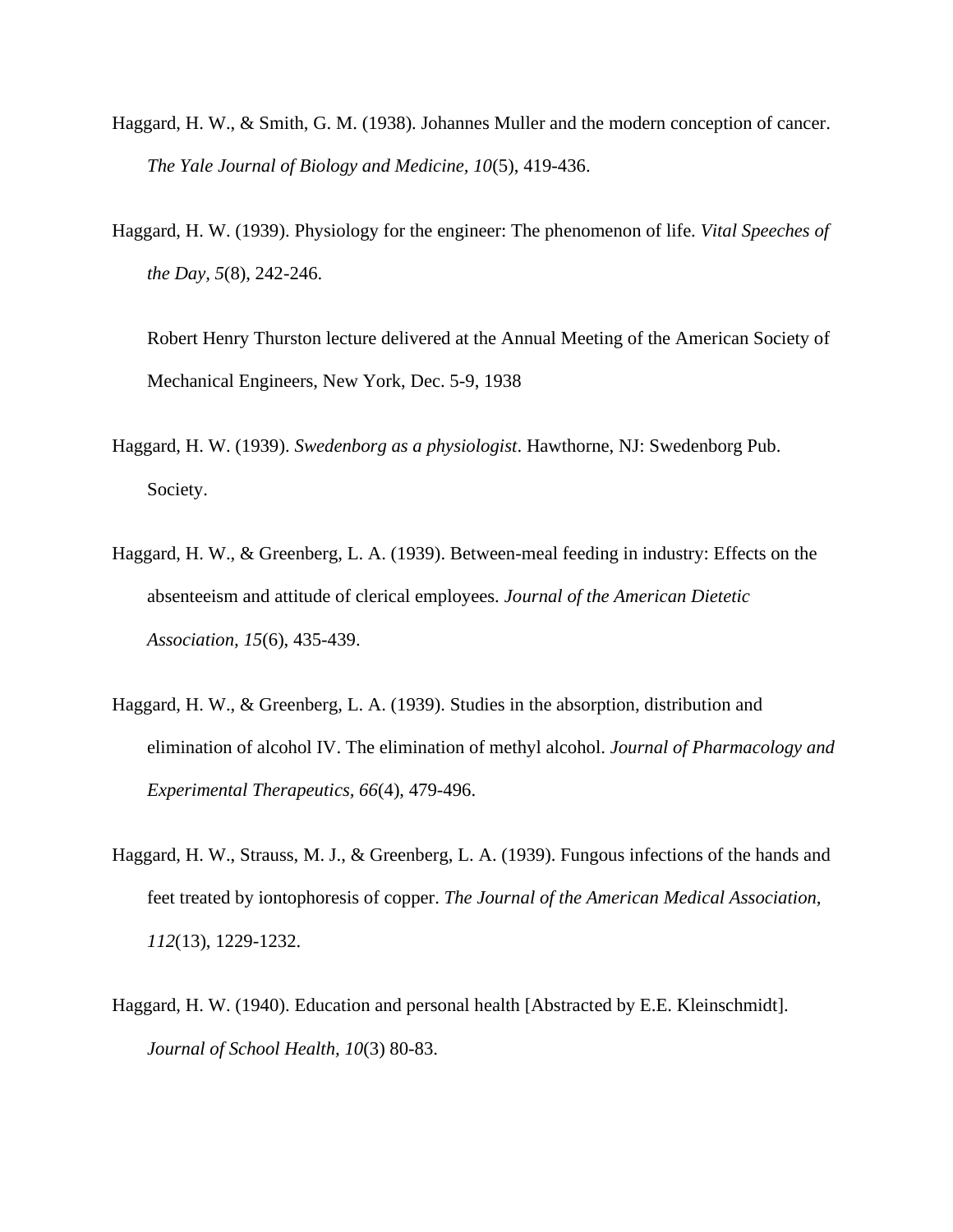Abstract of address given before New England Health Education Institute, Cambridge, Mass., April 22, 1939.

- Haggard, H. W. (1940). Instructional materials for a new course in physical science. *School Science and Mathematics, 40*(4), 334-337.
- Haggard, H. W. (1940). The place of the anesthetist in American medicine. *Anesthesiology, 1*(1), 1-12.

Read at a meeting of the American Society of Anesthetists, Inc, New York World's Fair, October 12, 1939

- Haggard, H. W., & Greenberg, L. A. (1940). Studies on the absorption, distribution and elimination of alcohol V. The influence of glycocol upon the absorption of alcohol. *The Journal of Pharmacology and Experimental Therapeutics, 68*(4), 482-493.
- Haggard, H. W., Greenberg, L. A., Carroll, R. P., & Miller, D. P. (1940). The use of the urine in the chemical test for intoxication: Possible errors and their avoidance. *The Journal of the American Medical Association, 115*(20), 1680-1683.
- Haggard, H. W., Greenberg, L. A., & Rakieten, N. (1940). Studies in the absorption, distribution and elimination of alcohol VI. The principles governing the concentration of alcohol in the blood and the concentration causing respiratory failure. *The Journal of Pharmacology and Experimental Therapeutics, 69*(3), 252-265.
- Haggard, H. W., Greenberg, L. A., Rakieten, N., & Cohen, L. H. (1940). Studies in the absorption, distribution and elimination of alcohol VII. The influence of inhalation of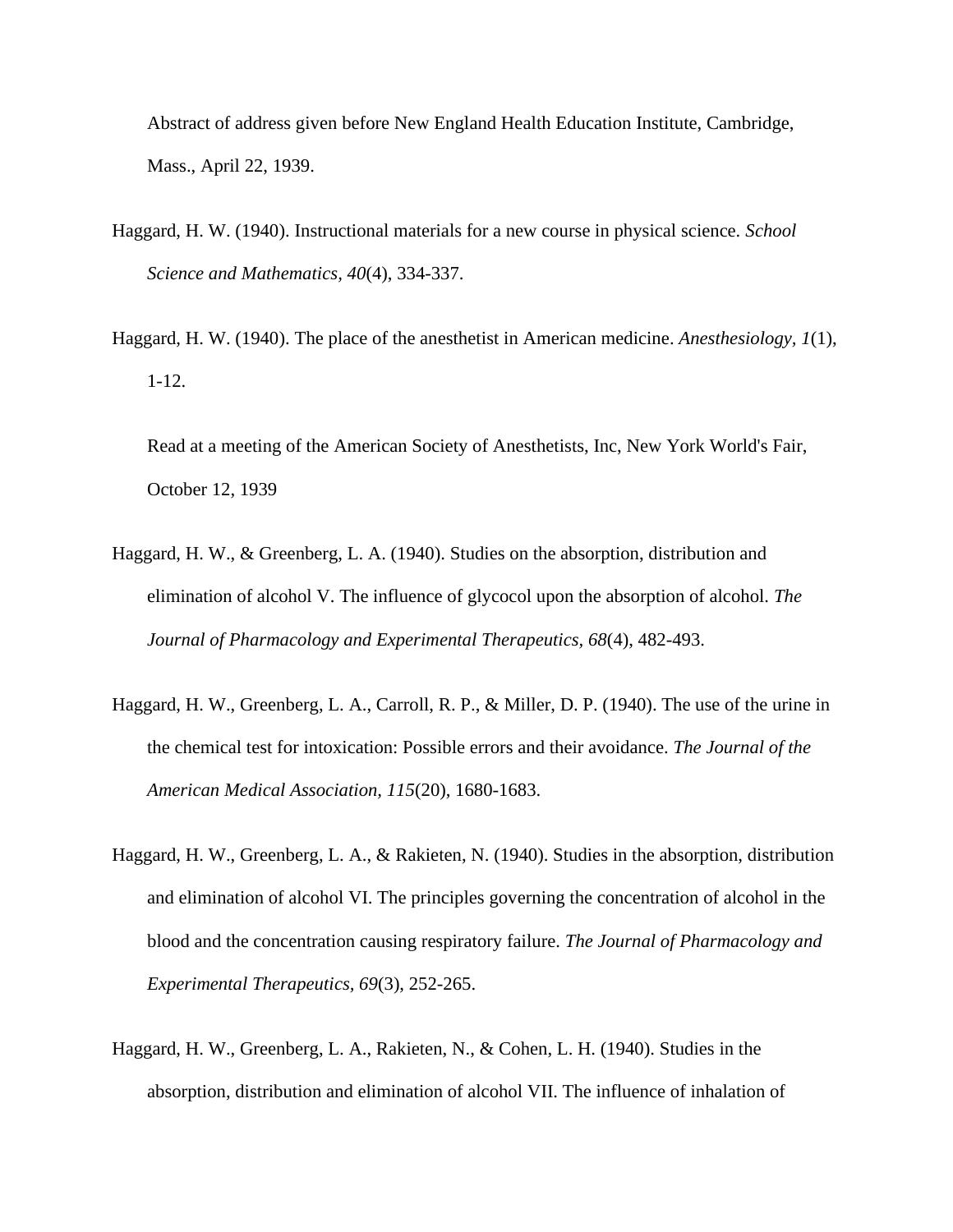oxygen and carbon dioxide and certain drugs on the concentration of alcohol in the blood causing respiratory failure. *Journal of Pharmacology and Experimental Therapeutics, 69*(3), 266-271.

- Haggard, H. W., Greenberg, L. A., Cohen, L. H., & Rakieten, N. (1941). Studies on the absorption, distribution and elimination of alcohol IX. The concentration of alcohol in the blood causing primary cardiac failure. *The Journal of Pharmacology and Experimental Therapeutics, 71*(4), 358-361.
- Haggard, H. W., Greenberg, L. A., Miller, D. P., & Carroll, R. P. (1941). The alcohol of the lung air as an index of alcohol in the blood. *The Journal of Laboratory and Clinical Medicine, 26*(9), 1527-1541.
- Haggard, H. W., Greenberg, L. A., & Lolli, G. (1941). The absorption of alcohol with special reference to its influence on the concentration of alcohol appearing in the blood. *Quarterly Journal of Studies on Alcohol, 1*(5), 684-726.
- Haggard, H. W., & Greenberg, L. A. (1941). An antimony electrode for the continuous recording of the acidity of human gastric contents. *Science, n.s.93*(2420), 479-480.
- Haggard, H. W., & Greenberg, L. A. (1941). Concentration of menthol in the smoke from mentholated cigarets: A study of local and systemic effects. *Archives of Otolaryngology, 33*, 711-716.
- Haggard, H. W., & Greenberg, L. A. (1941). The influence of certain fruit juices on gastric function. *The American Journal of Digestive Diseases, 8*(5), 163-170.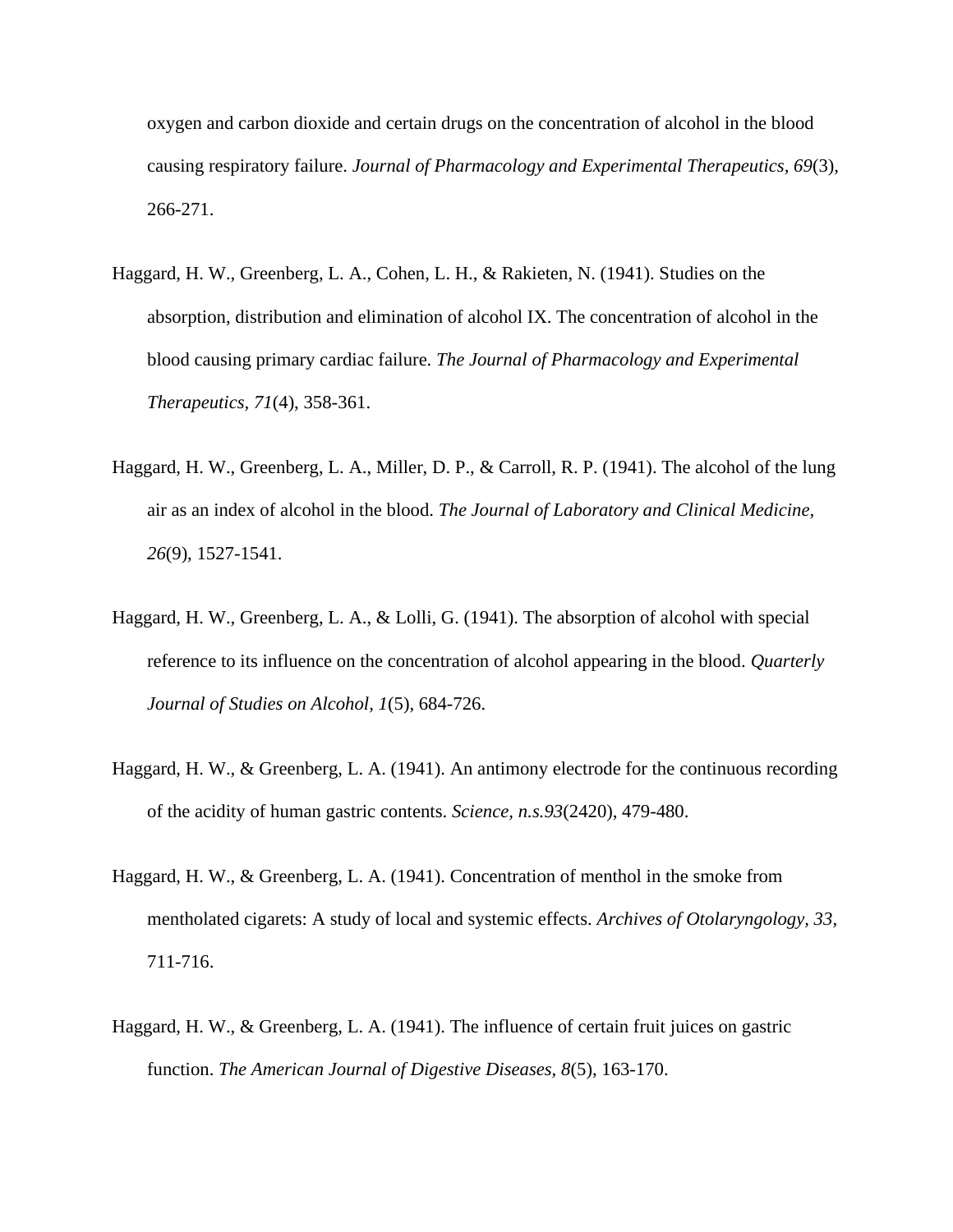- Haggard, H. W., & Greenberg, L. A. (1941). The selection of foods for between-meal feeding in industry. *Journal of the American Dietetic Association, 17*(8), 753-758.
- Haggard, H. W., Greenberg, L. A., & Carroll, R. P. (1941). Studies in the absorption, distribution, and elimination of alcohol VIII. The diuresis from alcohol and its influence on the elimination of alcohol in the urine. *The Journal of Pharmacology and Experimental Therapeutics, 71*(4), 349-357.
- Haggard, H. W., & Haag, H. B. (1941). The pharmacopoeial definition and description of whisky and their inadequacies. *Quarterly Journal of Studies on Alcohol, 1*(3), 444-463.
- Haggard, H. W., & Jellinek, E. M. (1942). *Alcohol explored*. New York: Doubleday, Doran & Company, Inc.

**Reprinted:** New York: Doubleday, Doran & Company, Inc. (1943).

**Reprinted:** New York: Doubleday, Doran & Company, Inc. (1945).

**Reprinted:** New York: Doubleday, Doran & Company, Inc. (1950).

**Reprinted:** New York: Doubleday, Doran & Company, Inc. (1954).

Haggard, H. W. (1942). Chemical casualties. *Connecticut State Medical Journal, 6*(11), 864-872.

Haggard, H. W. (1942). Supplementary feeding in industry. *The Journal of Industrial Hygiene and Toxicology, 24*(10), 332-335.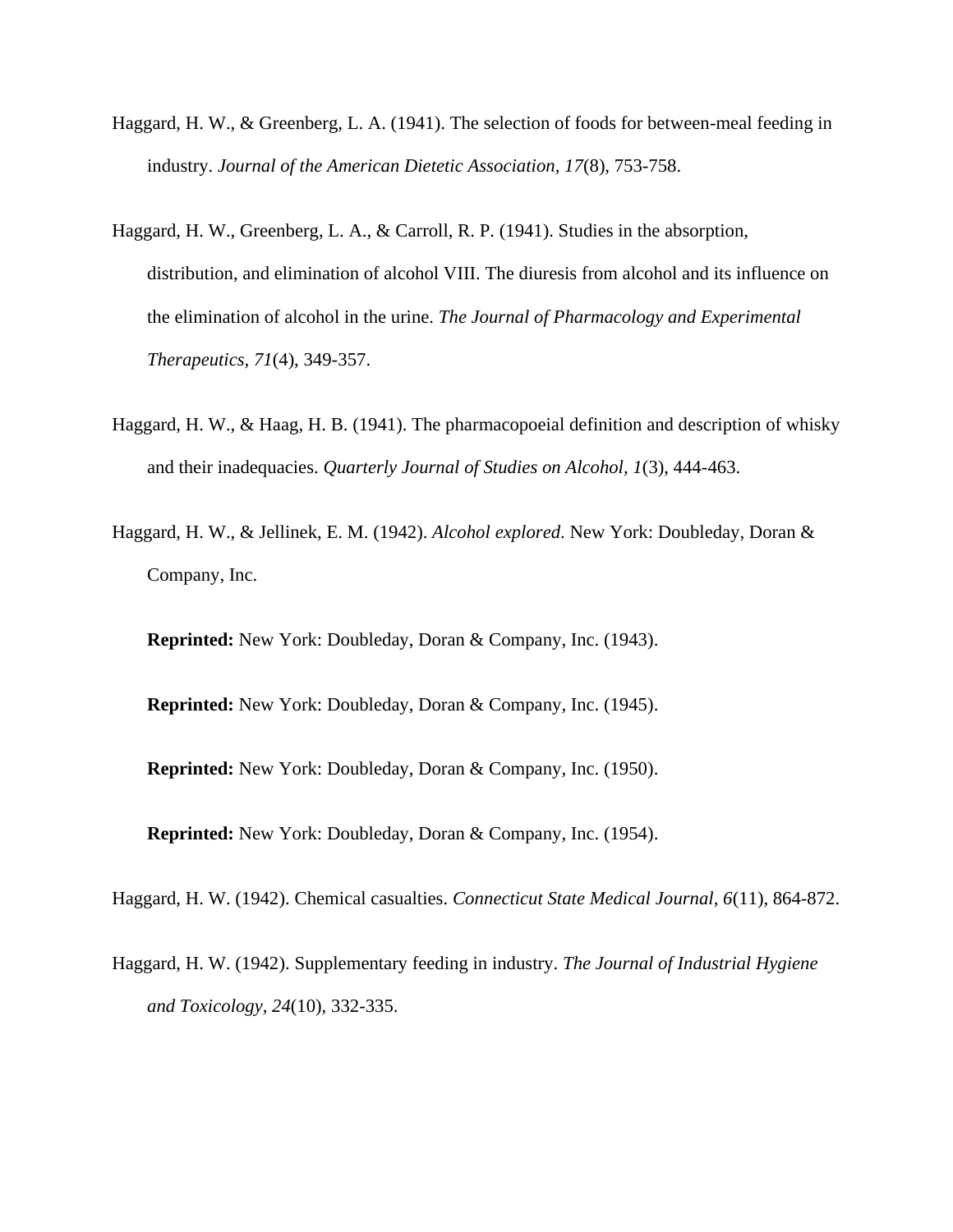Presented before the Section on Preventive and Industrial Medicine and Public Health at the Annual Session of the American Medical Association, Atlantic City, June 12, 1942

Haggard, H. W. (1942). What about alcohol? *Survey Graphic,* 123-163-164.

- Greenberg, L. A., Lester, D., & Haggard, H. W. (1943). The reaction of hemoglobin with nitrite. *The Journal of Biological Chemistry, 151*(2), 665-673.
- Haggard, H. W. (1943). Bromidism after excessive dosage of prostigmine bromide. *Journal of the American Medical Association, 122*(15), 1033.

Letter to the editor

Haggard, H. W. (1943). Connecticut colonial medicine. *Connecticut State Medical Journal, 7*, 328-331.

Presented at the Sesquicentennial Celebration of the Connecticut State Medical Society, Middletown, June 4, 1942

- Haggard, H. W. (1943). The historical background of resort therapy. *Journal of the American Medical Association, 123*(16), 1037-1042.
- Haggard, H. W., Greenberg, L. A., & Cohen, L. H. (1943). The influence of the congeners of distilled spirits upon the physiological action of alcohol. *Quarterly Journal of Studies on Alcohol, 4*(1), 3-56.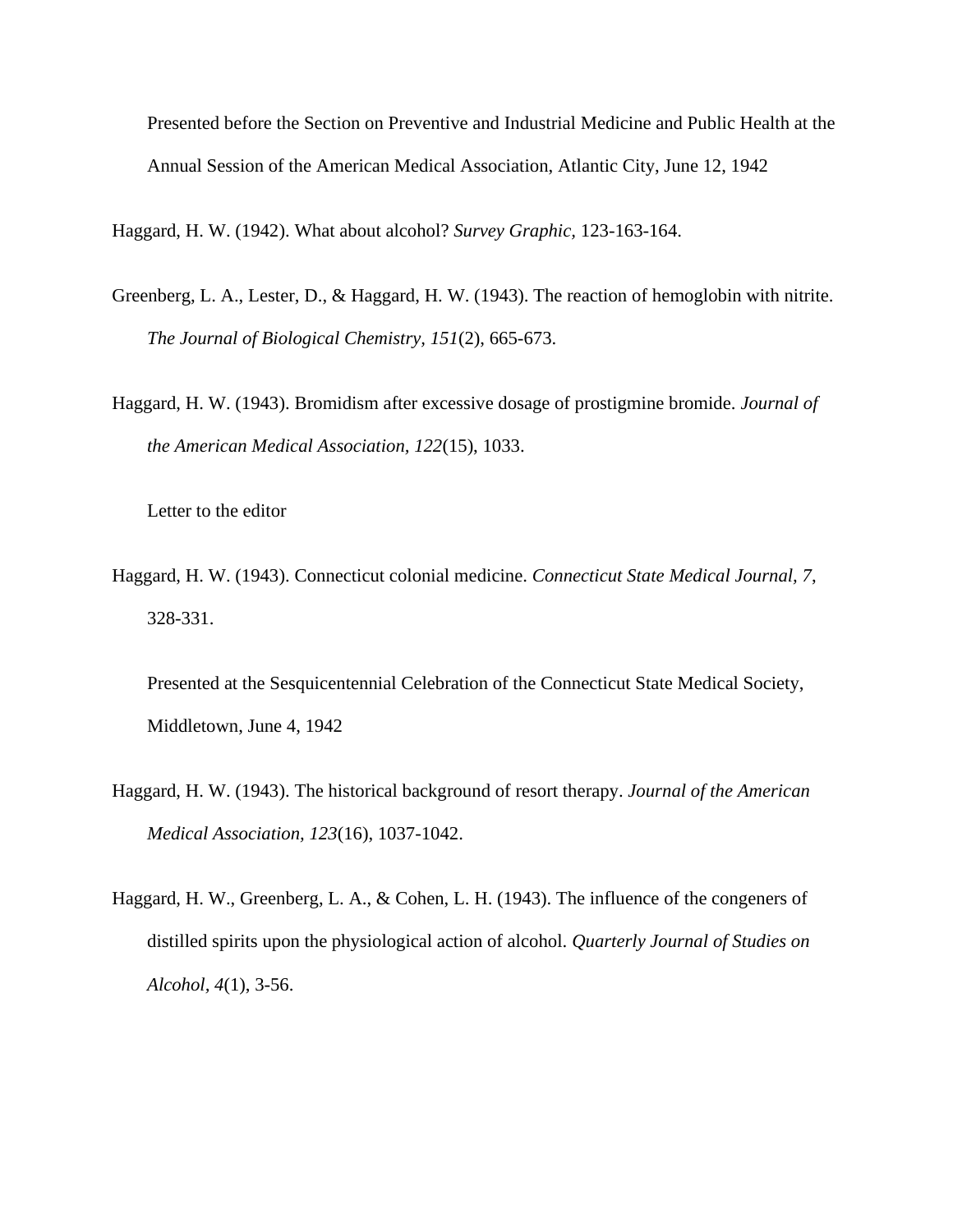- Miller, D. P., & Haggard, H. W. (1943). Intracellular penetration of bromide as a feature in the toxicity of alkyl bromides. *The Journal of Industrial Hygiene and Toxicology, 25*(10), 423- 433.
- Haggard, H. W. (1944). [Review of the book *The aliphatic alcohols: Their toxicity and potential dangers in relation to their chemical constitution and their fate in metabolism*, by W.F. von Oettingen]. *Quarterly Journal of Studies on Alcohol, 5*(1), 173-174.
- Haggard, H. W. (1944). Andreas Vesalius. *Journal of the Washington Academy of Sciences, 34*(1), 1-10.

Address delivered before the Washington Academy of Sciences, Nov. 18, 1943

- Haggard, H. W. (1944). Critique of the concept of the allergic nature of alcohol addiction. *Quarterly Journal of Studies on Alcohol, 5*(2), 233-241.
- Haggard, H. W. (1944). Yandell Henderson, 1873-1944. *Quarterly Journal of Studies on Alcohol, 4*(4), 658-659.
- Haggard, H. W., Greenberg, L. A., & Turner, J. M. (1944). The physiological principles governing the action of acetone together with determination of toxicity. *The Journal of Industrial Hygiene and Toxicology, 26*(5), 133-151.
- Haggard, H. W., & Jellinek, E. M. (1944). Two Yale savants stress alcoholism is true disease. *The Grapevine, 1*(1), 1.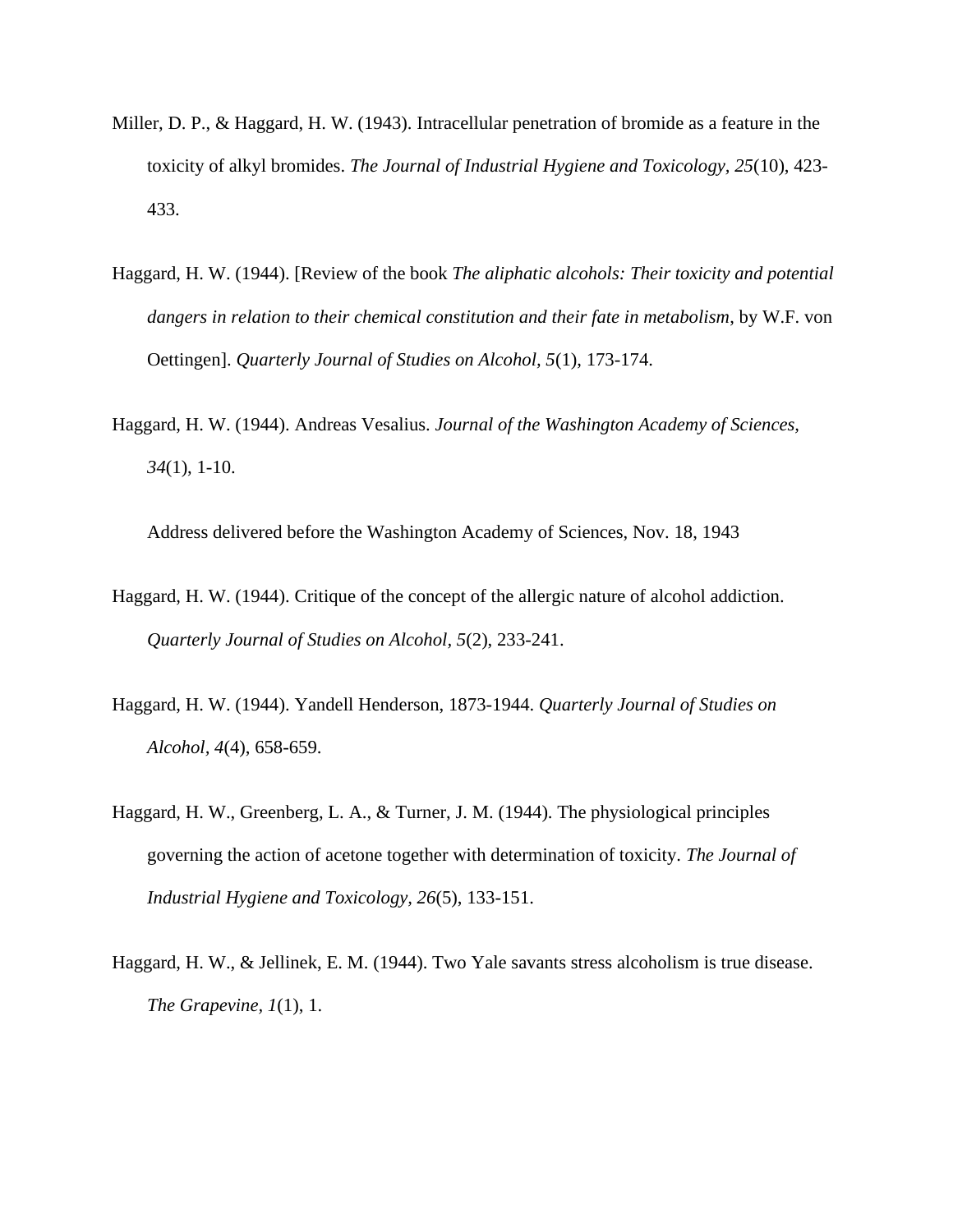- Haggard, H. W. (1945). Foreword. *Alcohol, science, and society: Twenty-nine lectures with discussion as given at the Yale Summer School of Alcohol Studies* (pp. xi-xii). New Haven, CT: Quarterly Journal of Studies on Alcohol.
- Haggard, H. W. (1945). Metabolism of alcohol. *Alcohol, science, and society: Twenty-nine lectures with discussion as given at the Yale Summer School of Alcohol Studies* (pp. 31-44). New Haven, CT: Quarterly Journal of Studies on Alcohol.
- Haggard, H. W. (1945). The physiological effects of small and large amounts of alcohol. *Alcohol, science, and society: Twenty-nine lectures with discussion as given at the Yale Summer School of Alcohol Studies* (pp. 59-72). New Haven, CT: Quarterly Journal of Studies on Alcohol.

**Collection reprinted**: Westport, CT: Greenwood (1945).

**Collection reprinted**: New Haven, CT: Quarterly Journal of Studies on Alcohol (1952). **Collection reprinted**: New Haven, CT: Quarterly Journal of Studies on Alcohol (1957). **Collection reprinted**: Westport, CT: Greenwood (1972).

**Collection reprinted**: Westport, CT: Greenwood (1977).

- Haggard, H. W. (1945). Editorial: The proposed Massachusetts "label" and its place in education against inebriety. *Quarterly Journal of Studies on Alcohol, 6*(1), 1-3.
- Haggard, H. W. (1945). Editorial: The "wets" and "drys" join against science. *Quarterly Journal of Studies on Alcohol, 6*(2), 131-4.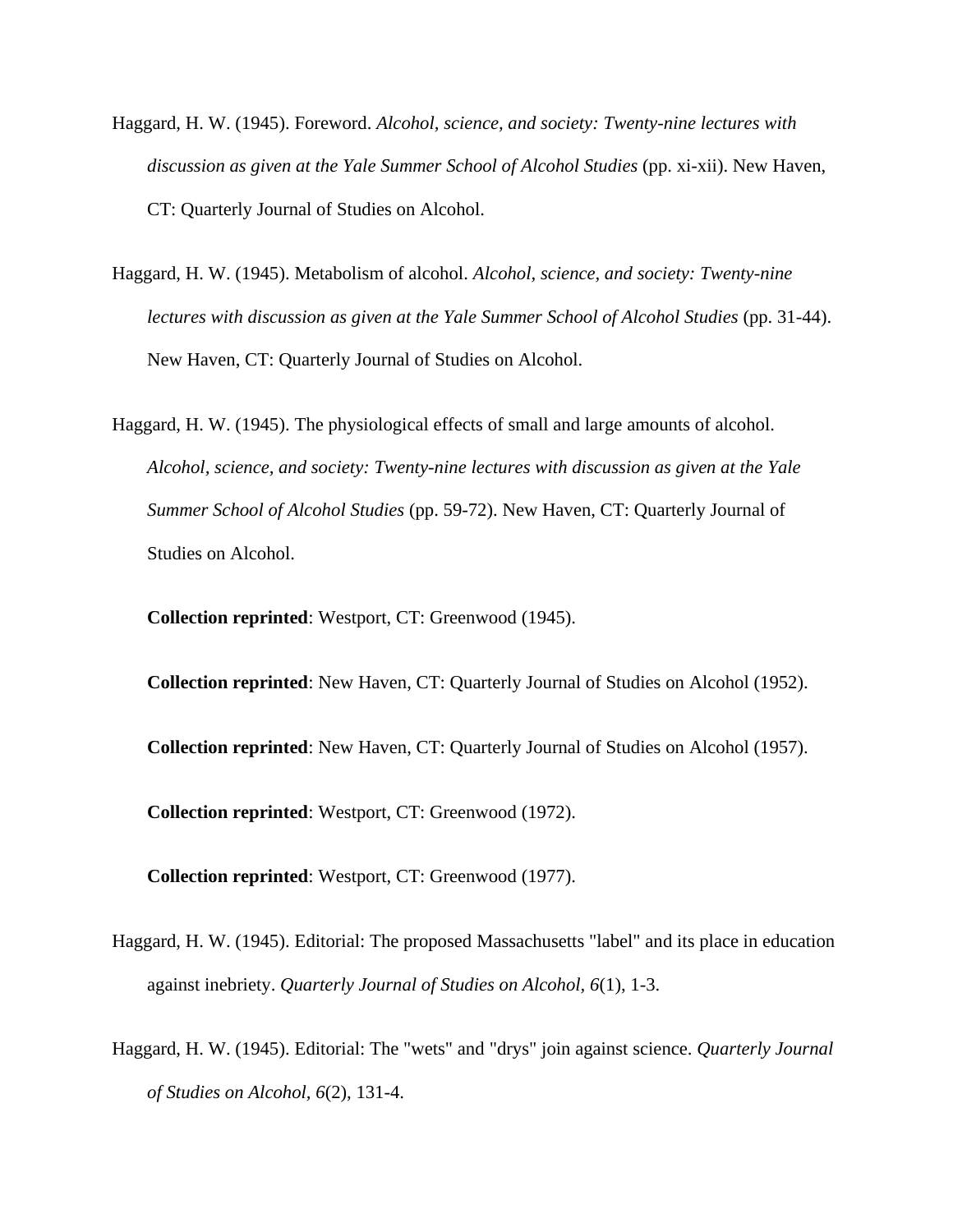- Haggard, H. W. (1945). The physician and the alcoholic. *Quarterly Journal of Studies on Alcohol, 6*(2), 213-221.
- Haggard, H. W. (1945). The physician and the problem of alcoholism. *Bulletin of the New York Academy of Medicine, 21*(9), 451-466.
- Haggard, H. W. (1945). The use of vitamin supplements in industry. *California and Western Medicine, 62*(1), 12-13.
- Haggard, H. W., & Jellinek, E. M. (1945). Studies on alcohol. *Journal of the American Medical Association, 127*(15), 1010.
- Haggard, H. W., Miller, D. P., & Greenberg, L. A. (1945). The amyl alcohols and their ketones: Their metabolic fates and comparative toxicities. *The Journal of Industrial Hygiene and Toxicology, 27*(1), 1-14.
- Haggard, H. W. (1946). *His future is brighter thanks to medical research*. New York: Medical Society of the State of New York.
- Haggard, H. W. (1946). The mechanics of human muscles. *Mechanical Engineering, 68*(April), 321-4.
- Haggard, H. W. (1946). The physician and the alcoholic. *Federator,* (May), 3-7.

Excerpts from address delivered at Institute on Problems of Alcoholism, Monday, April 8, 1946

Haggard, H. W. (1947). Alcoholism as a medical problem. *Federal Probation, 11*(3), 27-31.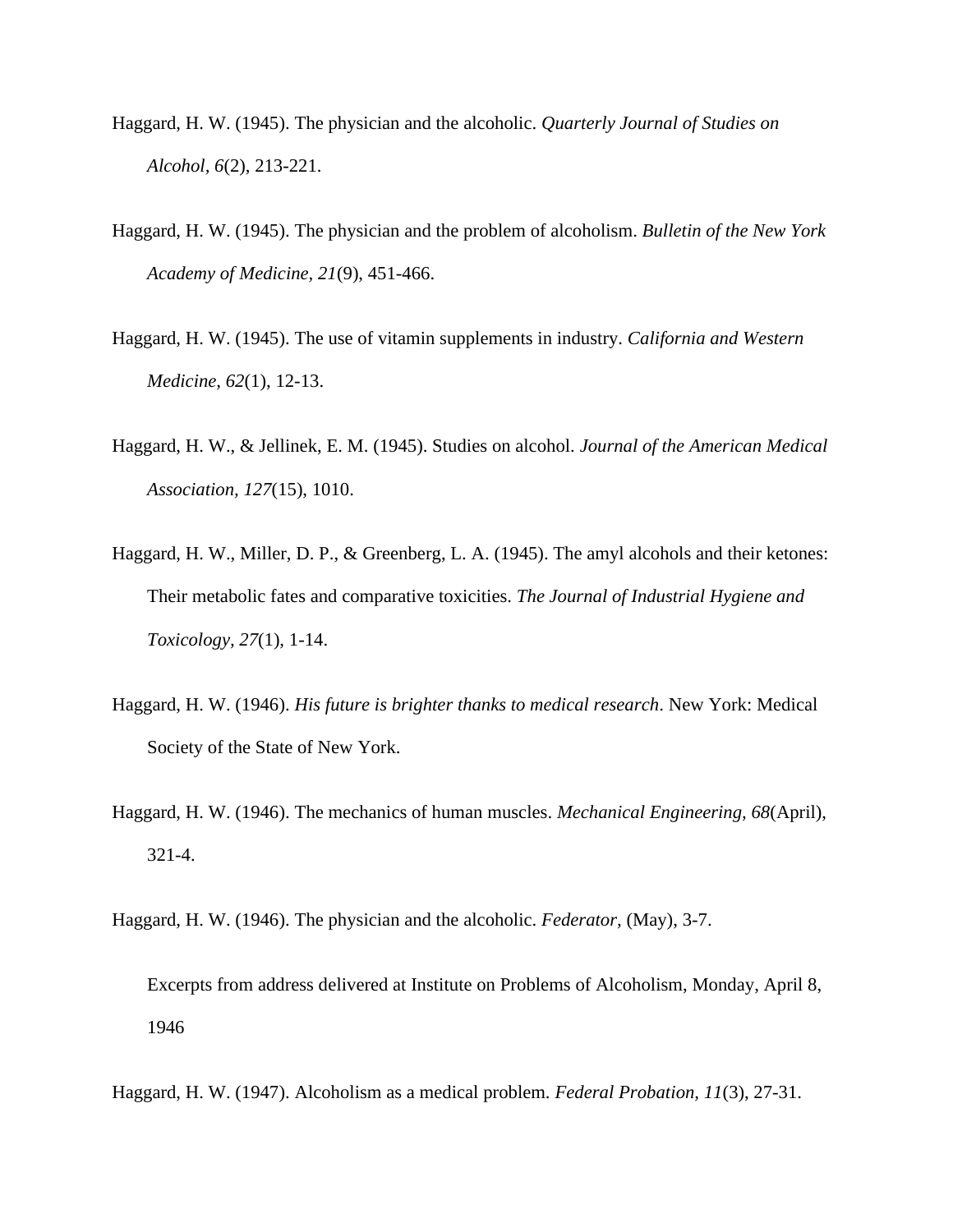Address delivered at the Institute on Alcoholism, held under the auspices of the Washington Committee for Education on Alcoholism, at Washington, D.C., May 8, 1947

Haggard, H. W. (1948). *The human relations of alcohol*. Atlantic City, NJ.

Address delivered at Seventy-Second Annual Meeting of the United States Brewers Foundation

- Haggard, H. W. (1948). Introduction. In M. Gross, & L. A. Greenberg (Eds.), *The salicylates: A critical bibliographic review* (pp. xvii). New Haven, CT: Hillhouse Press.
- Haggard, H. W., & Greenberg, L. A. (1949). The concentration of sugar in the saliva after ingestion of carbohydrate substances. *Dental Survey,* (December), 1788-1791.
- Haggard, H. W. (1950). Introduction. In L. A. Greenberg (Ed.), *Antipyrine: A critical bibliographic review* (pp. xv-xvi). New Haven, CT: Hillhouse Press.
- Haggard, H. W., & Greenberg, L. A. (1951). The acidity of saliva after ingestion of carbohydrate- and acid-containing substances. *Journal of Dental Research, 30*(1), 126-129.
- Greenberg, L. A., Lester, D., & Haggard, H. W. (1952). The absorption of nicotine in tobacco smoking. *The Journal of Pharmacology and Experimental Therapeutics, 104*(2), 162-167.
- Haggard, H. W. (1954). The skin. In L. A. Greenberg, & D. Lester (Eds.), *Handbook of cosmetic materials: Their properties, uses, and toxic and dermatologic actions with a bibliography of over 2,500 titles* (pp. 1-17). New York: Interscience Publishers.